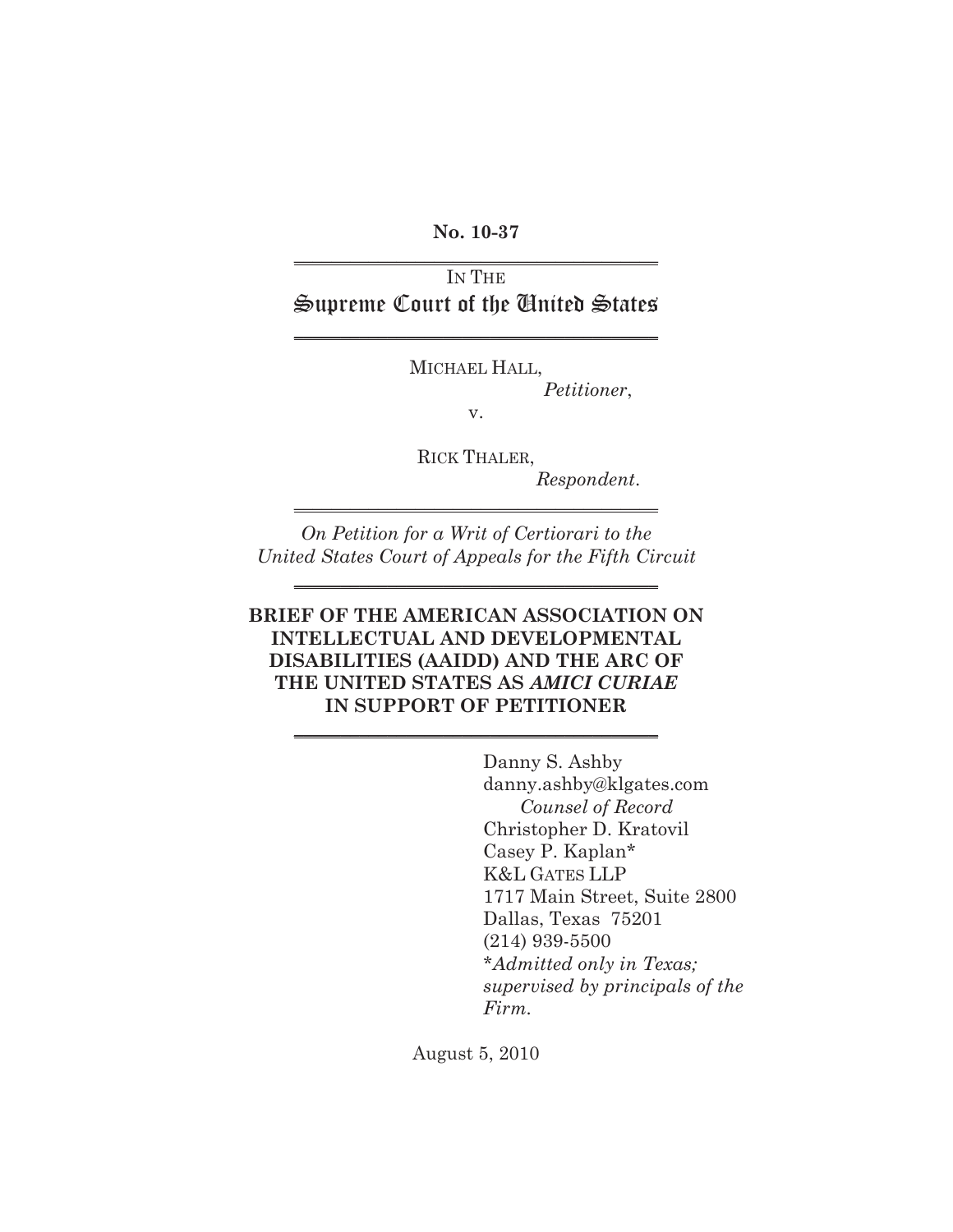# **TABLE OF CONTENTS**

|     |           | REASONS THE WRIT SHOULD BE GRANTED 4                                                                                                                               |
|-----|-----------|--------------------------------------------------------------------------------------------------------------------------------------------------------------------|
| I.  |           | <b>COURTS SHOULD UNDERSTAND</b><br>AND APPLY THE CLINICAL<br>DEFINTION OF MENTAL                                                                                   |
|     | A.        | The Three Prongs of Mental<br>Retardation Under the AAIDD                                                                                                          |
|     | <b>B.</b> | The Etiology of Mental Retardation<br>Indicates that the Condition Often<br>Originates on a Postnatal Basis After                                                  |
|     | C.        | The History and Current Uniformity<br>of the Definition and Clinical<br>Understanding of Mental Retardation10                                                      |
| II. |           | STATES MUST FOLLOW THE ATKINS<br>V. VIRGINIA FRAMEWORK THAT<br>ADOPTS A CLINICAL DEFINITION OF                                                                     |
|     | A.        | Atkins Grants States the Limited Task<br>of Implementing Ways to Evaluate<br><i>Atkins</i> Claims Pursuant to the Clinical<br>Definition of Mental Retardation. 15 |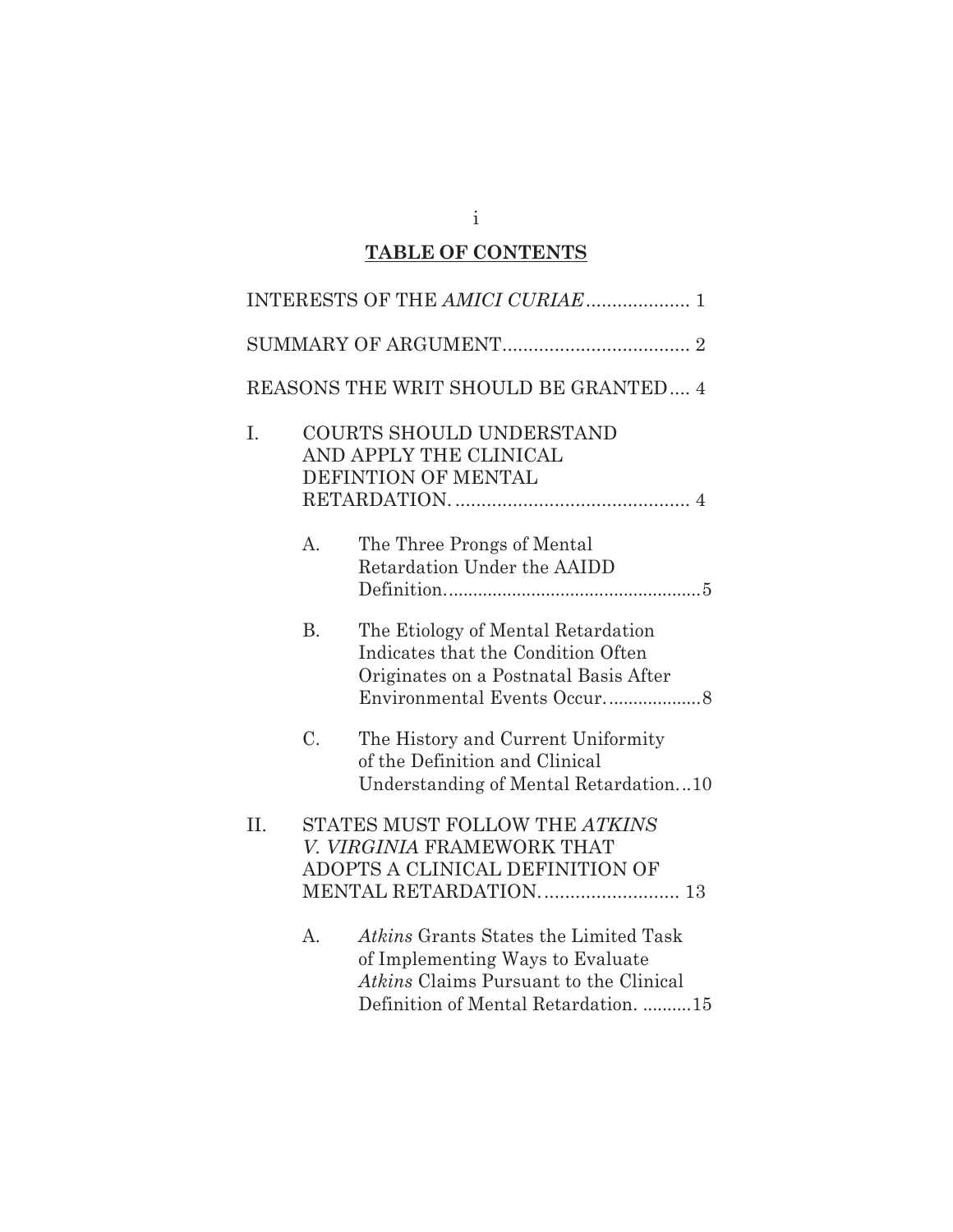|           |    | $\overline{\mathbf{u}}$                                                                                                                                |
|-----------|----|--------------------------------------------------------------------------------------------------------------------------------------------------------|
| <b>B.</b> |    | Reliance on Clinical Judgment of<br><b>Trained Mental Retardation Experts</b><br>Promotes Accurate and Just<br>Assessments of <i>Atkins</i> Claims. 17 |
|           | 1. | <b>Properly Trained Clinicians</b><br>Provide the Most Reliable<br>Evidence for Fact-Finder's<br>Determination of Mental                               |
|           | 2. | The Dangers and Unreliability<br>of Lay Persons' Assessments<br>Regarding an Individual's<br>Diagnosis of Mental                                       |
| C.        |    | Texas's Departure from the Clinical<br>Standard for Assessing and Diagnosing<br>Mental Retardation Results in Under-                                   |
|           | 1. | The Texas Court of Criminal<br>Appeals' Briseno Decision.  21                                                                                          |
|           | 2. | In the Case at Bar, the Lower<br>Courts Failed to Follow the<br>Correct Clinical Definition of<br>Mental Retardation.  25                              |
|           |    |                                                                                                                                                        |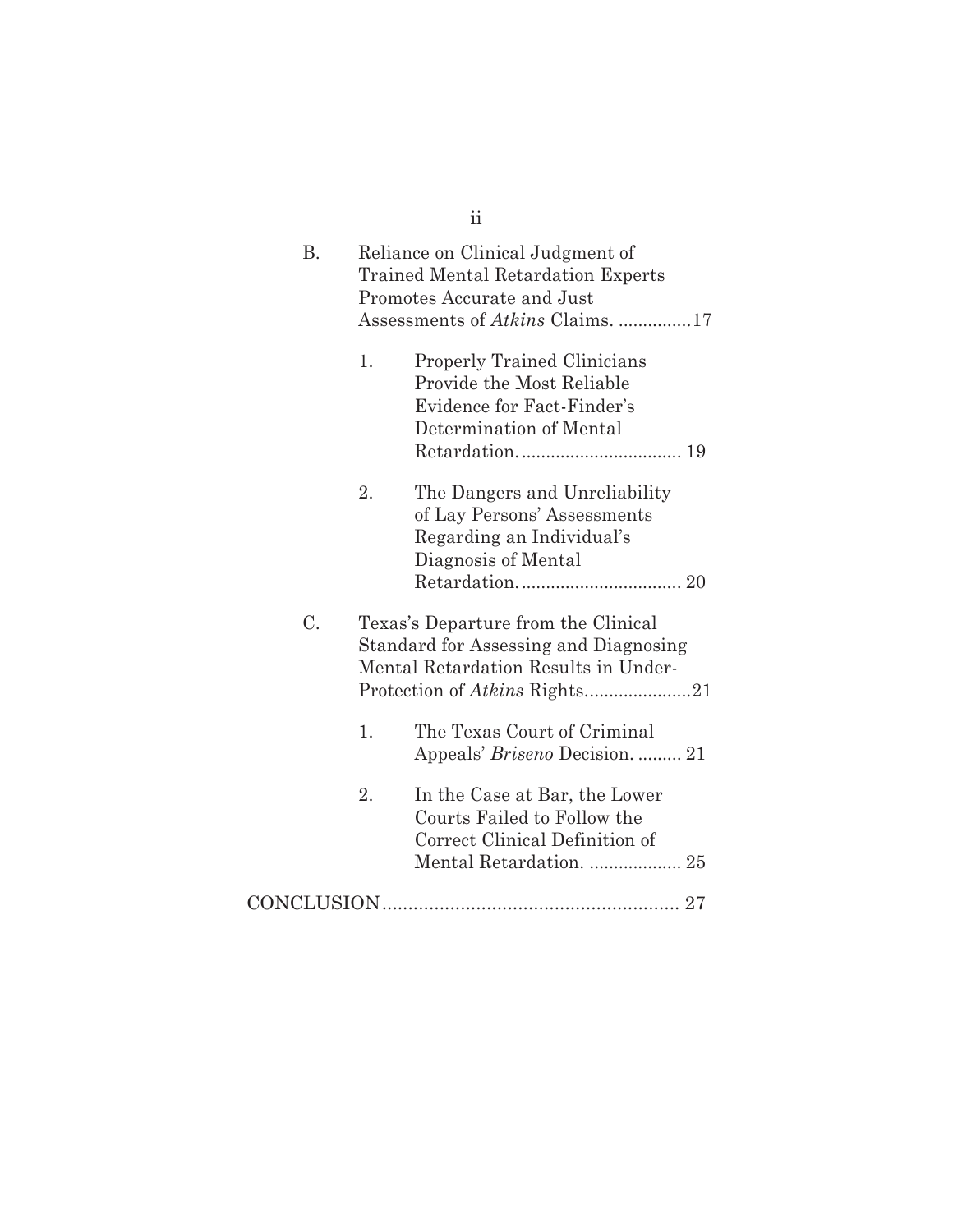## iii

# **TABLE OF AUTHORITIES**

## **CASES**

| Ake v. Oklahoma,                                                               |
|--------------------------------------------------------------------------------|
| Atkins v. Virginia,                                                            |
| Brown v. State,                                                                |
| Brumsfield v. Cain,<br>No. 04-787-JJB-CN, 2008 WL 2600140                      |
| City of Cleburne v. Cleburne Living Ctr.,                                      |
| Clark v. Quarterman,                                                           |
| Ex parte Briseno,<br>135 S.W.3d 1 (Tex. Crim. App. 2004)  12, 18, 21,<br>23-25 |
| Ex parte Van Alstyne,<br>239 S.W.3d 815 (Tex. Crim. App. 2007)  24             |
| Ford v. Wainwright,                                                            |
| Heller v. Doe,                                                                 |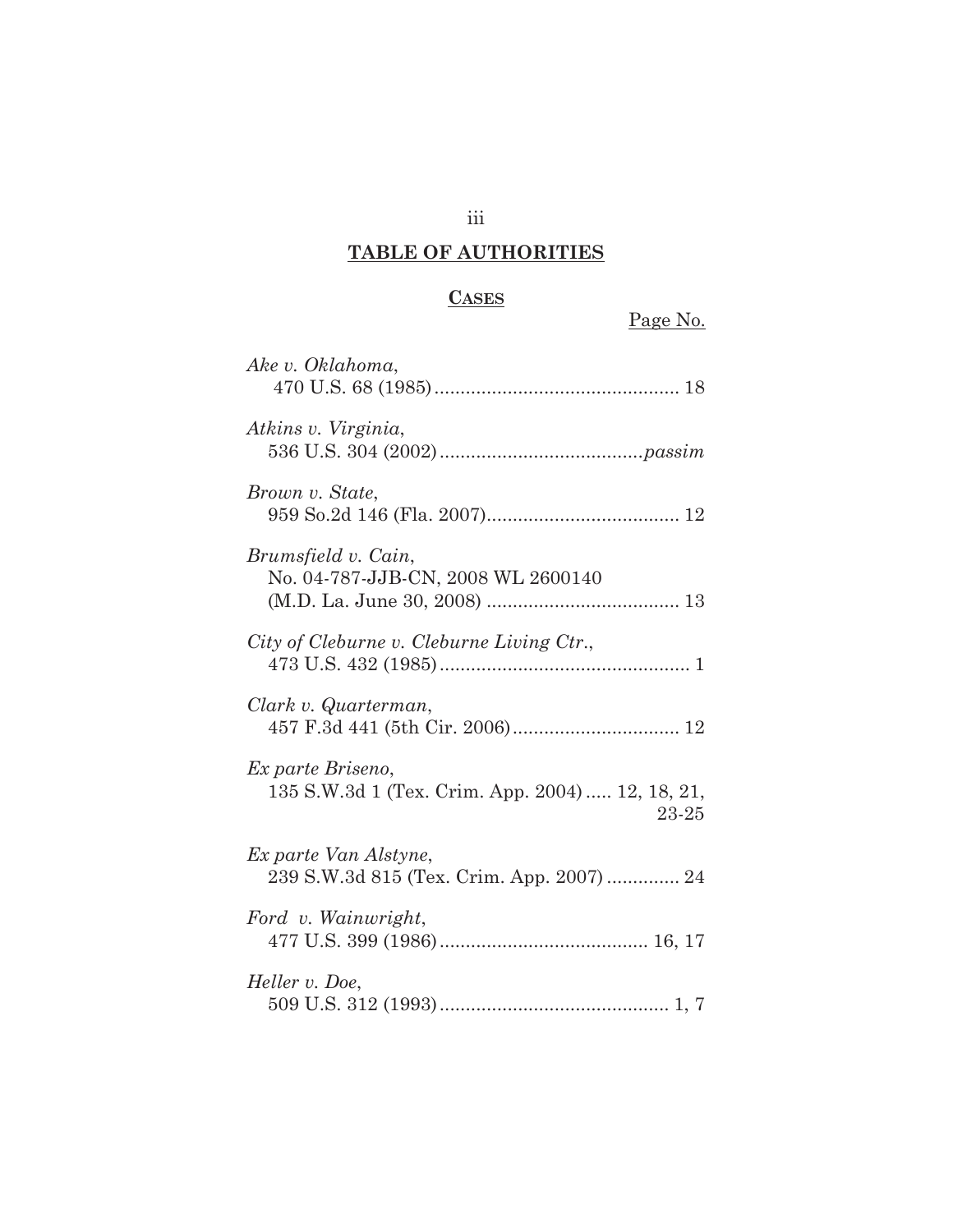| Hill v. Anderson,                                                                                             |
|---------------------------------------------------------------------------------------------------------------|
| Holladay v. Campbell,<br>463 F. Supp. 2d 1324 (N.D. Ala. 2006),<br>aff'd, 535 F.3d 1346 (11th Cir. 2009)  14  |
| Lambert v. State,<br>126 P.3d 646 (Okla. Crim. App. 2005) 15                                                  |
| Maldonado v. Thaler,<br>662 F. Supp. 2d 684 (S.D. Tex. 2009)  24                                              |
| Neal v. State,<br>256 S.W.3d 264 (Tex. Crim. App. 2008), cert<br>denied, __U.S.__, 129 S. Ct. 1037 (2009)  13 |
| Penry v. Johnson,                                                                                             |
| Penry v. Lynaugh,                                                                                             |
| State v. Dunn,                                                                                                |
| State v. White,                                                                                               |
| Tennard v. Dretke,                                                                                            |
| U.S. v. Cisneros,<br>385 F. Supp. 2d 567 (E.D. Va. 2005)  16                                                  |

iv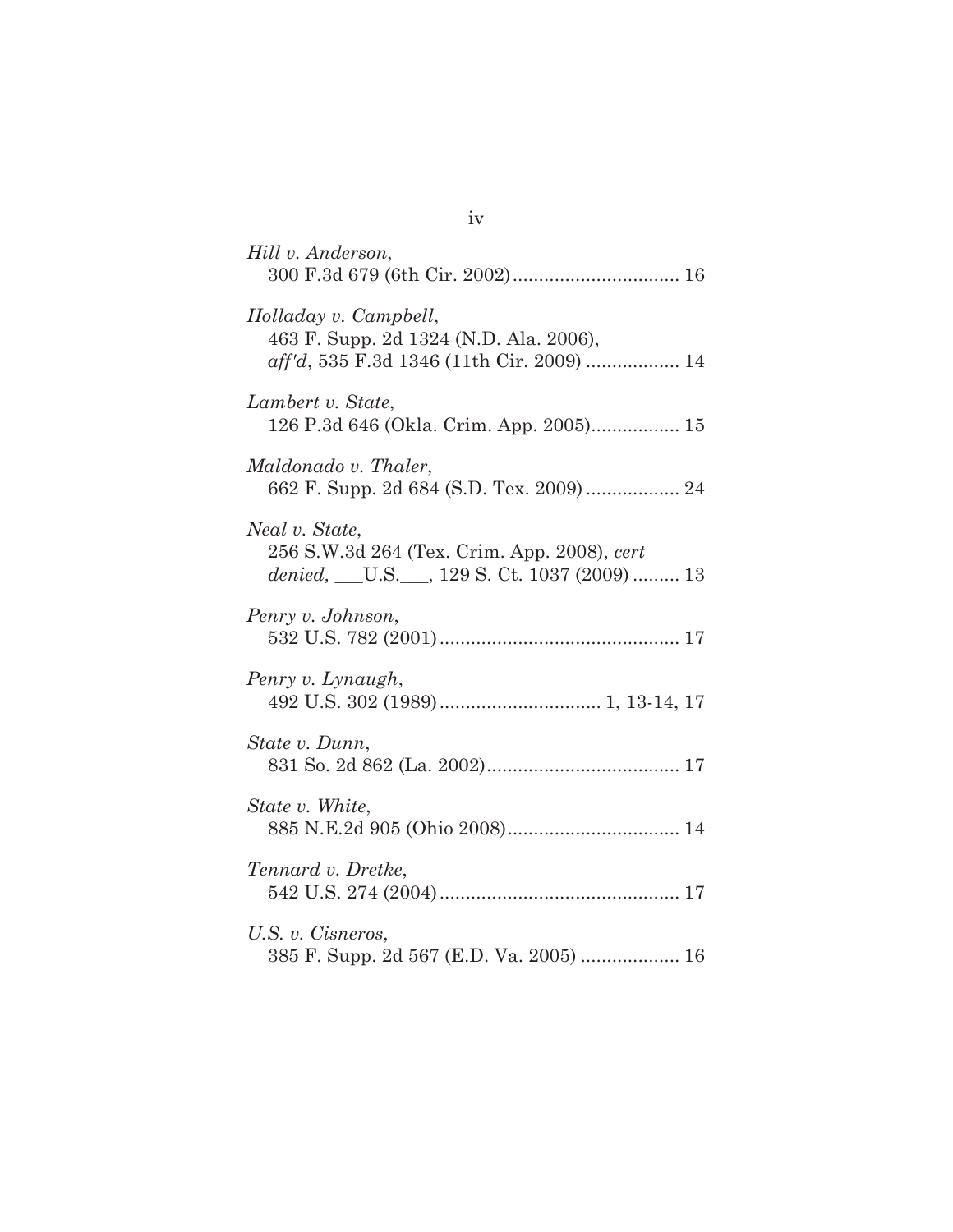| Van Tran v. State,<br>No. W200501334CCAR3PD, 2006 WL 3327828                                                                                                                                                                            |
|-----------------------------------------------------------------------------------------------------------------------------------------------------------------------------------------------------------------------------------------|
| Wiley v. State,<br>890 So.2d 892, 897 (Miss. 2004), aff'd,<br><i>Wiley v. Epps, No.</i> 2:00CV130-P-A, 2007<br>WL 405041 (N.D. Miss. Feb. 2, 2007) 12, 18                                                                               |
| <i>Williams v. Dretke</i> ,<br>No. Civ. Action H-04-2945, 2005 U.S. Dist.<br>LEXIS 34438, at *18-*19 (S.D. Tex. July 15,<br>$(2005)$ , aff'd in part, remanded in part, $293 \text{ F}$ .<br>App'x 298 (5th Cir. 2008) 293 F. App'x 298 |
| Williams v. Quarterman,                                                                                                                                                                                                                 |
| <b>CONSTITUTIONAL PROVISIONS AND STATUTES</b>                                                                                                                                                                                           |
| IIS Const amend VIII<br>2 14                                                                                                                                                                                                            |

TEX. HEALTH & SAFETY CODE § 591.003(13)............ 21

#### **OTHER AUTHORITIES**

American Ass'n on Intellectual and Developmental Disabilities, *Intellectual Disability: Definition, Classification, and Systems of Supports* (11th ed. 2010) ..........*passim*

American Ass'n on Mental Retardation, *Mental Retardation: Definition, Classification, and Systems of Supports* (10th ed. 2002) ............*passim*

v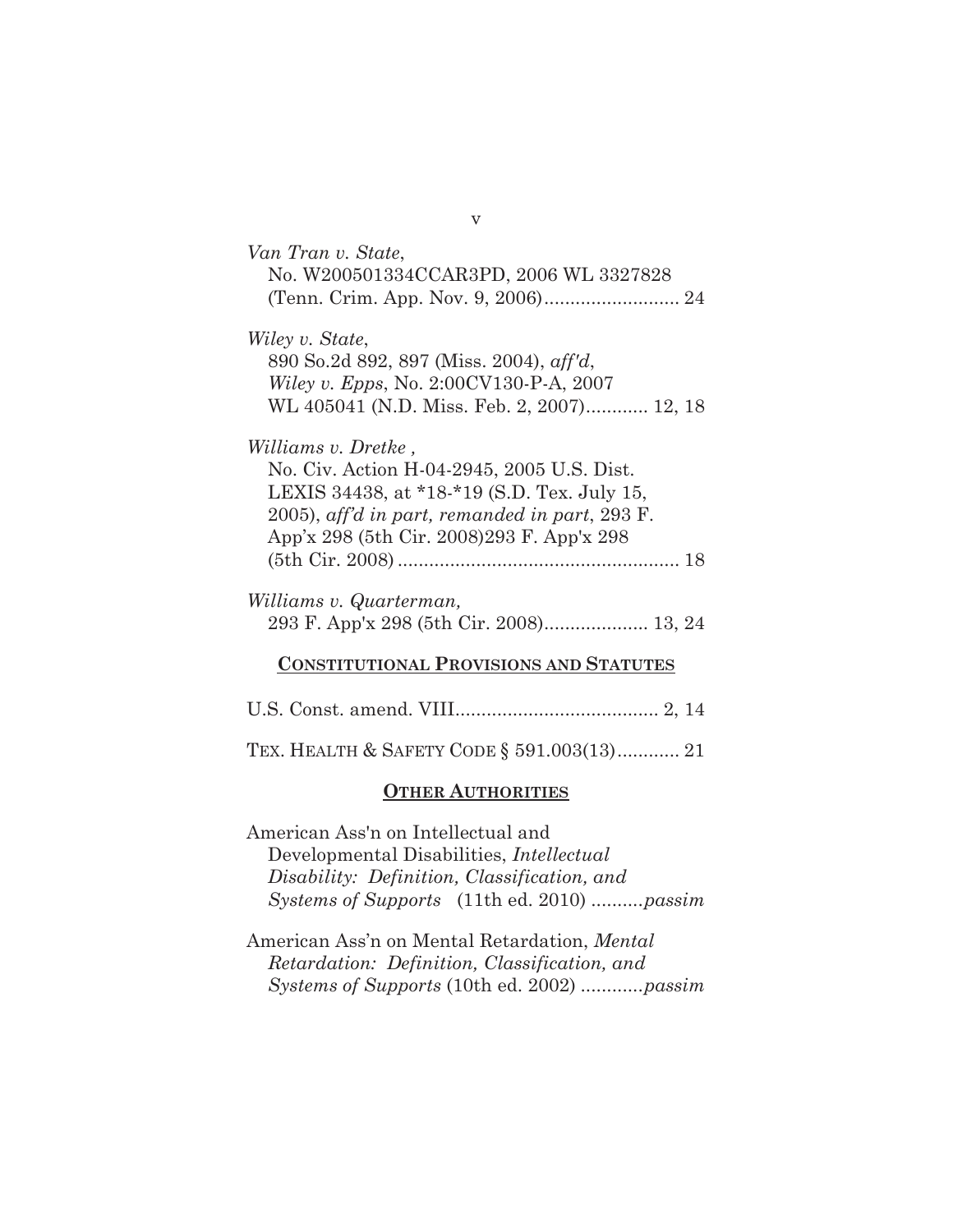# vi

| American Psychiatric Association, Diagnostic<br>and Statistical Manual of Mental Disorders                                                                                   |
|------------------------------------------------------------------------------------------------------------------------------------------------------------------------------|
|                                                                                                                                                                              |
| American Psychiatric Association, Diagnostic<br>and Statistical Manual of Mental Disorders                                                                                   |
| American Psychological Association, Manual<br>of Diagnosis and Professional Practice in<br>Mental Retardation (John W. Jacobson<br>and James A. Mulick eds., 1996) 6, 11, 18 |
| Rick F. Heber, A Manual on Terminology and<br>Classification in Mental Retardation: A<br>Monograph Supplement to the American                                                |
| 2 Kaplan & Sadock's Comprehensive Textbook<br>of Psychiatry (Benjamin J. Sadock &                                                                                            |
| Ruth Luckasson et al., Mental Retardation:<br>Definition, Classification, and Systems of                                                                                     |
| Robert L. Schalock & Ruth Luckasson,                                                                                                                                         |
| R. C. Scheerenberger, A History of Mental<br>Retardation: A Quarter Century of Progress                                                                                      |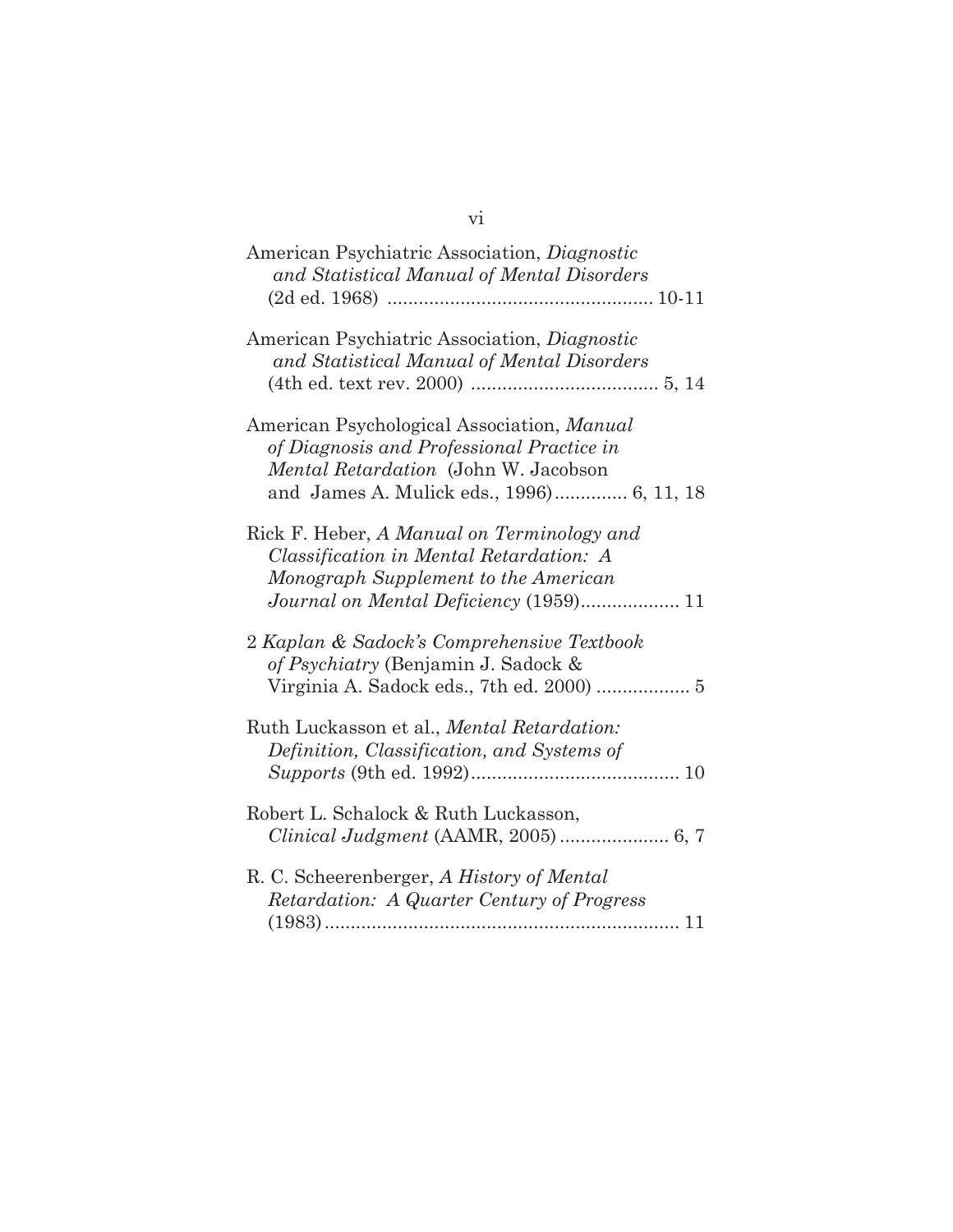#### **INTERESTS OF THE** *AMICI CURIAE<sup>1</sup>*

<span id="page-7-0"></span>**The American Association on Intellectual and Developmental Disabilities (AAIDD)** (formerly The American Association on Mental Retardation, AAMR), founded in 1876, is the Nation's oldest and largest organization of professionals in the field of mental retardation. AAIDD has longstanding concerns about constitutional and statutory protections for people with mental disabilities—and mental retardation in particular—in the criminal justice system. AAIDD (as the AAMR) has appeared as *amicus curiae* before this Court in numerous cases, including *Atkins v. Virginia*, 536 U.S. 304 (2002).

AAIDD is also the organization that has formulated the clinical definition of mental retardation that is used by medical professionals in every state. AAIDD's definition of mental retardation has been used by this Court in resolving legal issues that affect people with mental retardation. *See, e.g., Atkins v. Virginia*, 536 U.S. at 308 n.3; *Heller v. Doe*, 509 U.S. 312, 322 (1993); *Penry v. Lynaugh*, 492 U.S. 302, 308 n.1 (1989); *City of Cleburne v. Cleburne Living Ctr.*, 473 U.S. 432, 442 n.9 (1985). Both as the formulator of the clinical definition of mental retardation and as an

<sup>1</sup> This brief was written entirely by counsel for *amici*, as listed on the cover, and not by counsel for any party. No outside monetary contributions were made to the preparation or submission of this brief. The parties were notified ten (10) days prior to the due date of this brief of the intention to file. All parties have given written consent to the filing of this brief.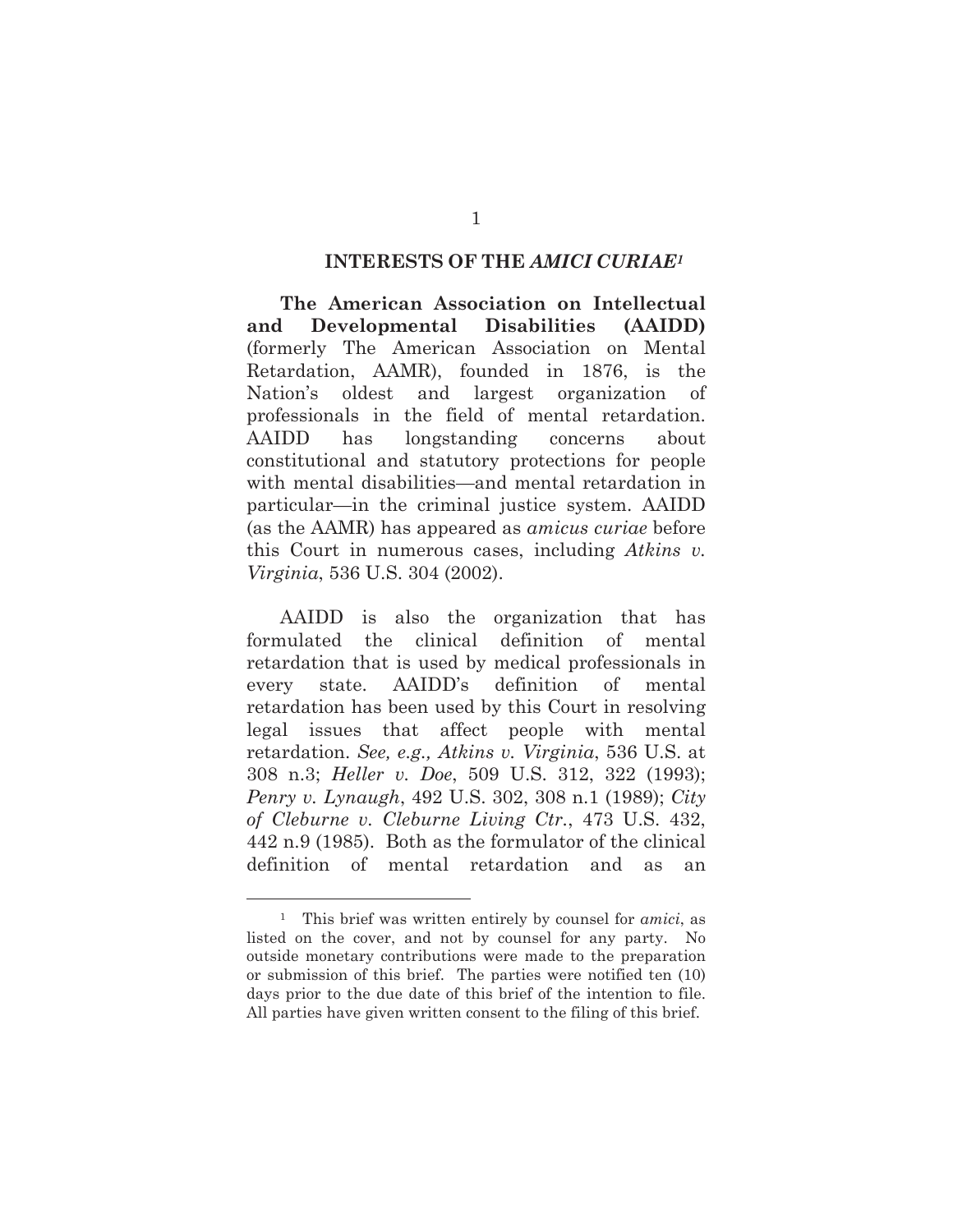organization vitally concerned about maintaining appropriate professional standards in the diagnosis of mental retardation, AAIDD has a strong interest in the manner in which *Atkins* claims are evaluated by the courts.

**The Arc of the United States** ("The Arc") is the world's largest community based organization of and for people with intellectual and developmental disabilities. The Arc advocates for the rights and full participation of all children and adults with intellectual and developmental disabilities. It provides an array of services and support for families and individuals and includes over 140,000 members affiliated through 730 state and local chapters across the nation. The Arc is devoted to ensuring the civil rights of and promoting and improving supports and services for all people with intellectual and developmental disabilities.

#### **SUMMARY OF ARGUMENT**

<span id="page-8-0"></span>♦

This Court has made clear that the Eighth Amendment prohibits the execution of individuals who have mental retardation. The limited task of crafting the procedures under which courts will determine whether a defendant has mental retardation has been left, in the first instance, to the states. The majority of the states have had relatively little difficulty in establishing procedures that are designed to assure even-handed evaluation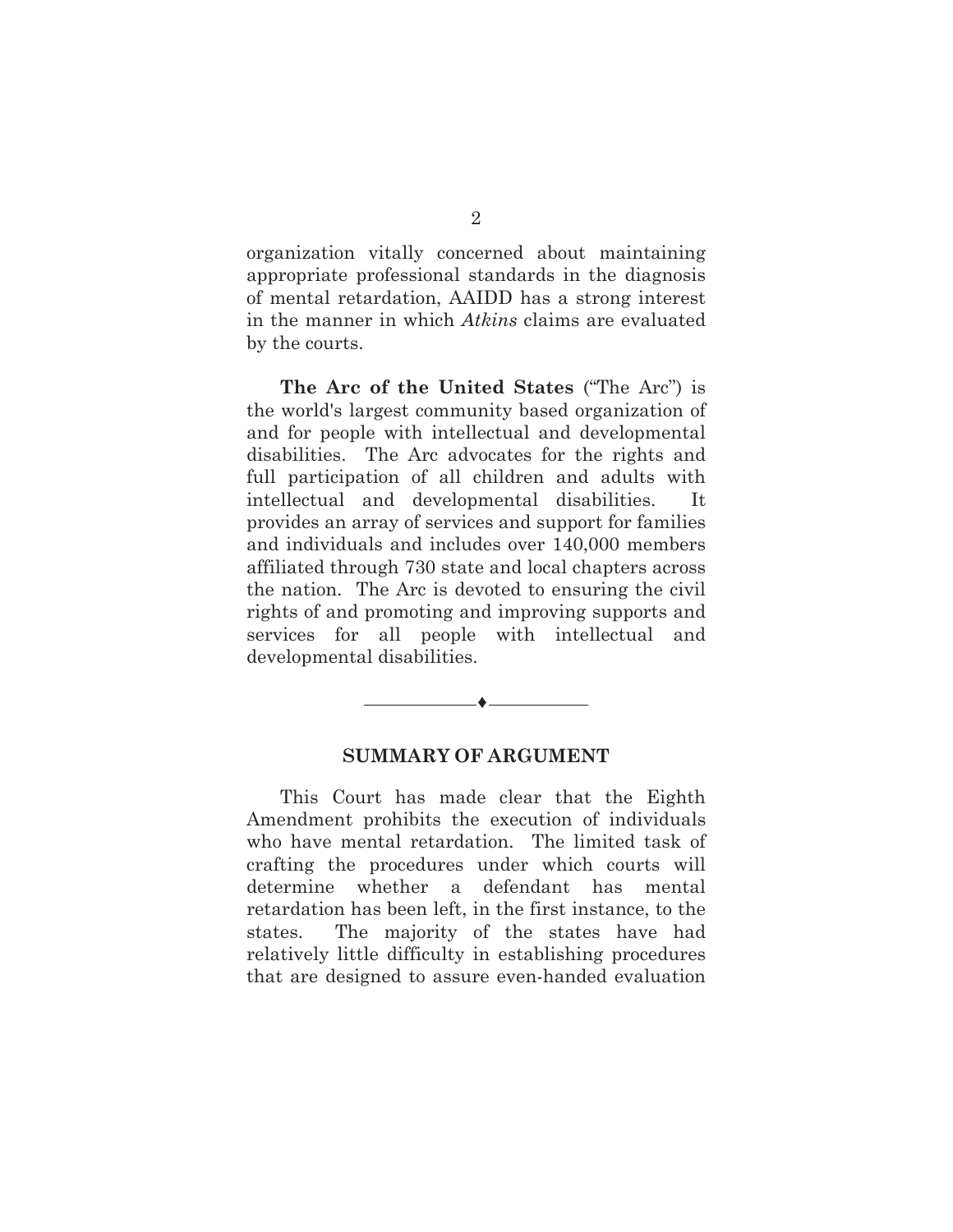of individual claims based on clinical diagnoses and expert testimony.

A few states, however, in addition to selecting implementing procedures, have crafted their own substantive definitions of mental retardation that are incompatible with scientific and clinical understanding. The result is that many individuals who clearly meet the accepted clinical definition of mental retardation are at risk of being sentenced to death and executed. Texas is such a state.

States that adopt non-clinical definitions of mental retardation (usually based solely on lay observations) are abusing the responsibility entrusted to them in *Atkins* and defying a clear constitutional mandate. Amici agree with Petitioner that Texas employs standards and procedures for evaluating *Atkins* claims that are inconsistent with the established scientific understanding of mental retardation. This procedure departs from clinical standards both by employing irrelevant questions to gauge adaptive limitations and by using so-called "environmental factors" to present a false dichotomy in diagnosing mental retardation. Under-protection pursuant to *Atkins* is a growing problem, as other states have departed from the clinical standards for diagnosing mental retardation.

This case provides the Court with an appropriate vehicle to remind lower courts that fidelity to the holding of *Atkins* requires even-handed application of the definition *Atkins* embraced, and requires adherence to the clinical understanding of mental retardation that is its foundation. More importantly,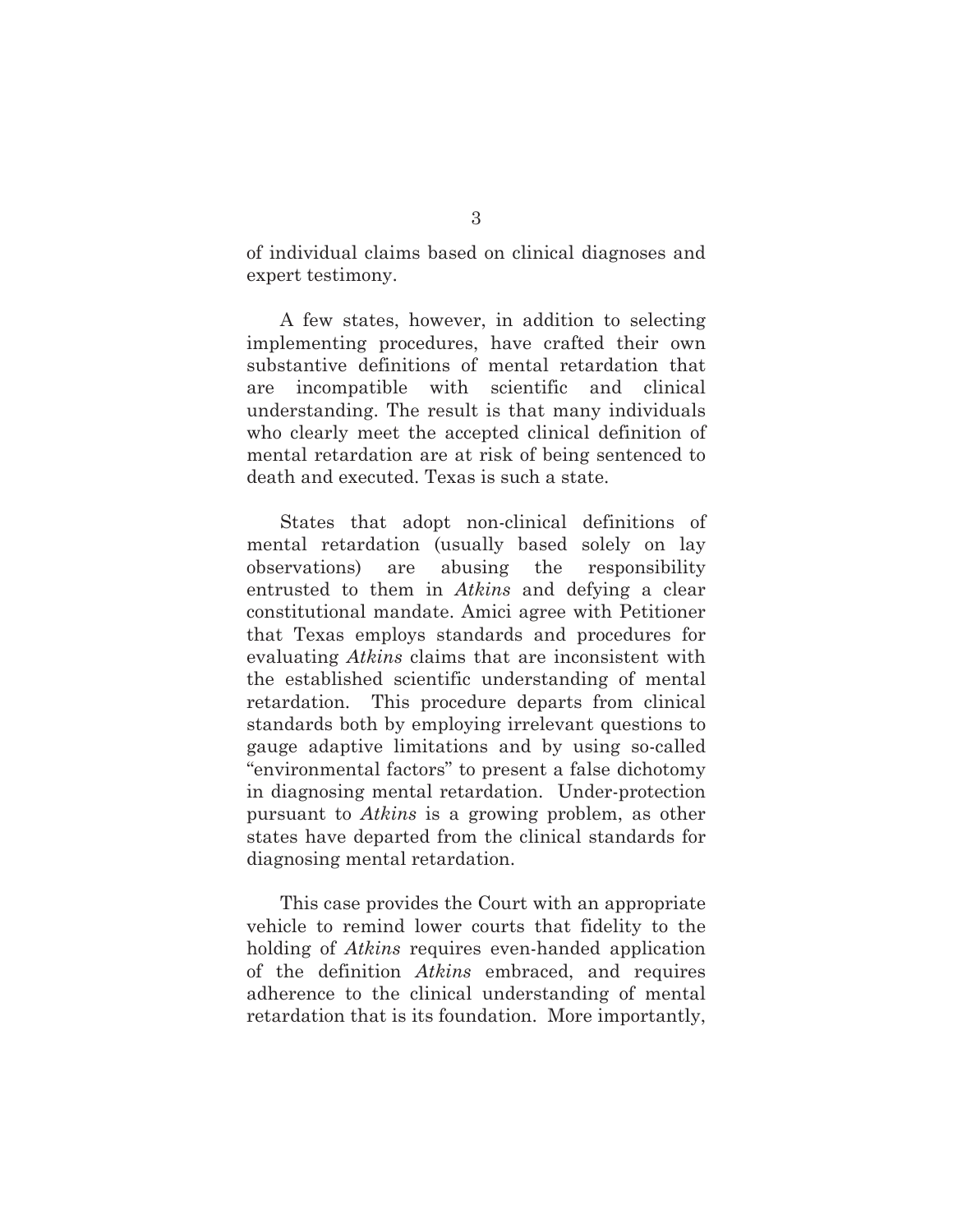this case provides the Court the opportunity to confirm that *Atkins* did not give states license to narrow the class of persons who fall within the constitutional prohibition and to exclude some who, in fact, have mental retardation. Unless the Court acts to affirm *Atkins*'s meaning, persons whom any reasonable clinician would deem to have mental retardation will be erroneously and unconstitutionally determined to be death eligible.

#### **REASONS THE WRIT SHOULD BE GRANTED**

<span id="page-10-0"></span>♦

## **I. COURTS SHOULD UNDERSTAND AND APPLY THE CLINICAL DEFINTION OF MENTAL RETARDATION.**

The broadly-accepted AAIDD definition of mental retardation is the starting point for any discussion of appropriate diagnosis or classification. AAIDD's definition provides: "[Mental Retardation] is characterized by significant limitations both in intellectual functioning and in adaptive behavior as expressed in conceptual, social, and practical adaptive skills. This disability originates before age 18." AAID, *Intellectual Disability: Definition, Classification, and Systems of Supports* 6 (11th ed. 2010) [hereinafter AAID 2010].<sup>2</sup>

<sup>2</sup> In the 11th edition of *Intellectual Disability: Definition, Classification, and Systems of Support*, AAIDD uses the term *intellectual disability* throughout to replace the previously used term *mental retardation*. The two terms are identical, and the meaning of *mental retardation* has not changed.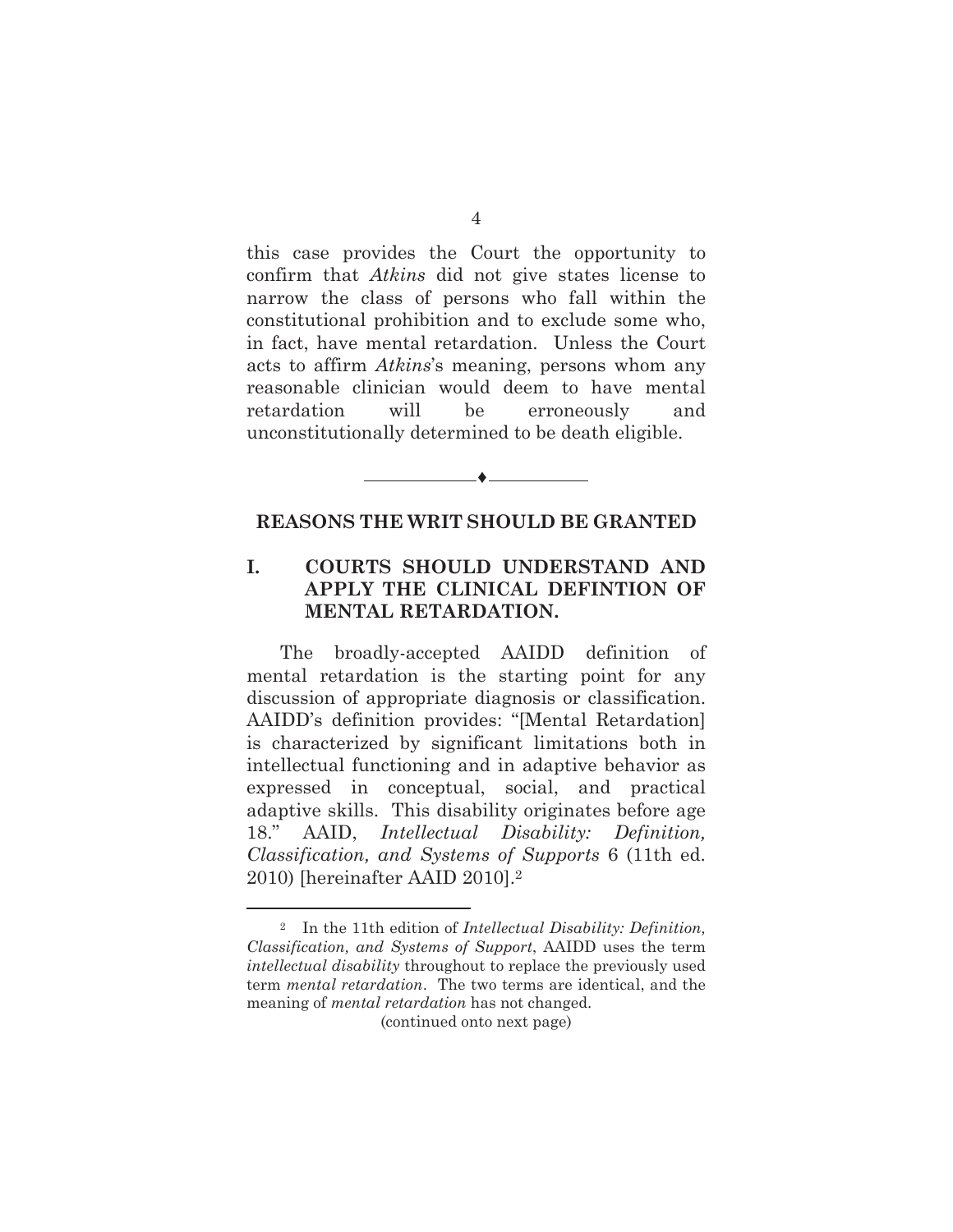#### **A. The Three Prongs of Mental Retardation Under the AAIDD Definition.**

A diagnosis of mental retardation requires the evaluation of three separate criteria, or prongs. The first prong involves a "significant limitation" in intellectual functioning, which requires that the measured intelligence of the individual fall approximately two standard deviations below the mean.<sup>3</sup> The measurement of intellectual functioning

Significantly subaverage intellectual functioning is defined as an IQ of about 70 or below. . . . It should be noted that there is a measurement error of approximately 5 points in assessing IQ, although this may vary from instrument to instrument (e.g., a Wechsler IQ of 70 is considered to represent a range of 65-75). Thus, it is possible to diagnose Mental Retardation in individuals with IQs between 70 and 75 who exhibit significant deficits in adaptive behavior.

American Psychiatric Association, *Diagnostic and Statistical Manual of Mental Disorders* 41-42 (4th ed. text rev. 2000) [hereinafter DSM-IV-TR].

The term *intellectual disability* is now preferred by mental disability professionals, advocates, and others for a number of reasons. But given that the Court's decision in *Atkins* uses the term *mental retardation*, amici continue to use that term in this brief.

<sup>3</sup> *Atkins* noted that "an IQ between 70 and 75 or lower. . . is typically considered the cutoff IQ score for the intellectual function prong of the mental retardation definition." 536 U.S. at 309 n.5 (citing 2 *Kaplan & Sadock's Comprehensive Textbook of Psychiatry* 2952 (Benjamin J. Sadock & Virginia A. Sadock eds., 7th ed. 2000)). It is consistent with the requirements of the American Psychiatric Association's diagnostic manual: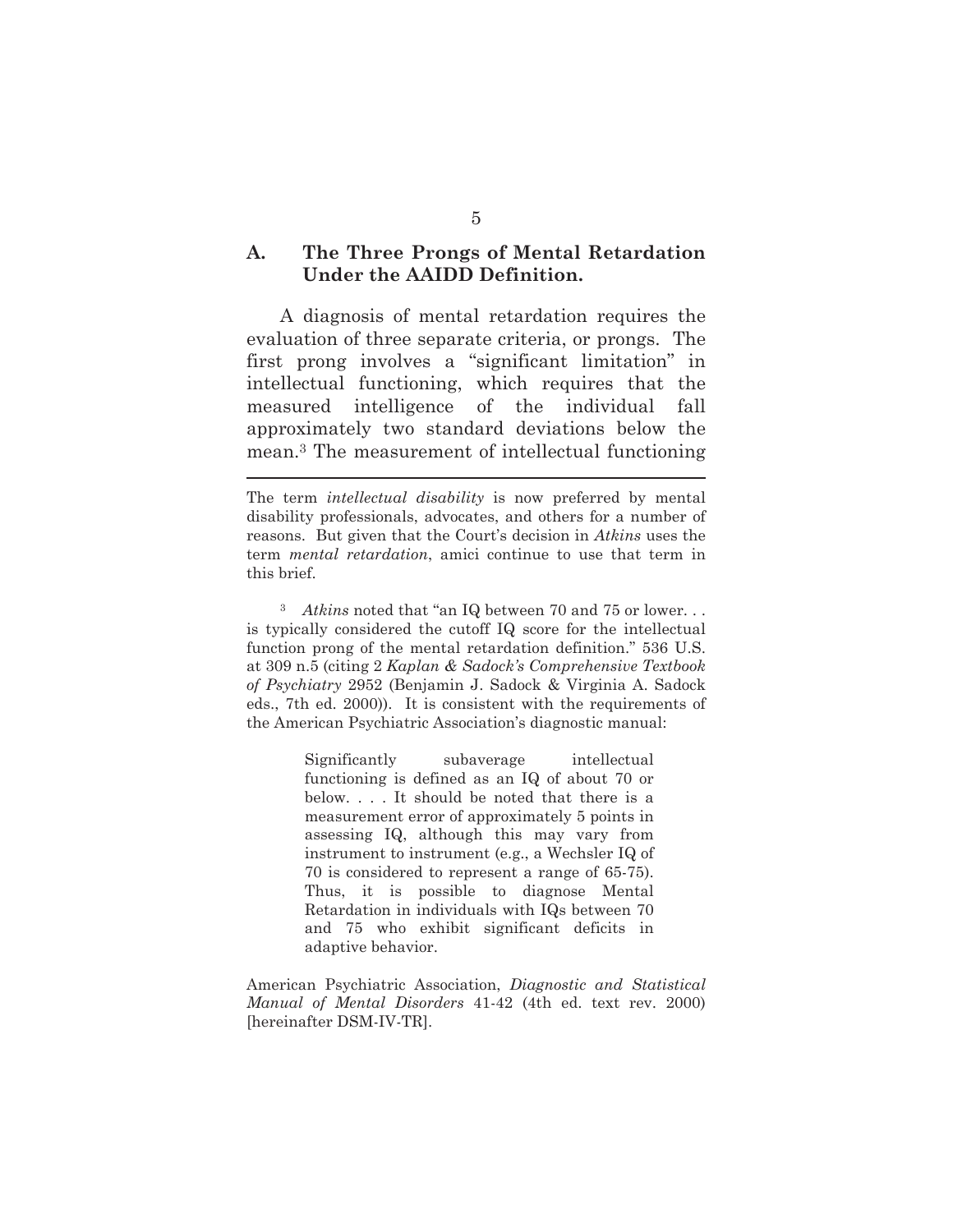is evaluated through careful assessment of the individual's scores on IQ tests. These psychometric instruments allow an experienced clinician to assess whether the individual meets the requirements of the definition's first prong. As discussed in more detail *infra*, because there are minor differences in scoring among the IQ tests employed, and because other factors can affect the reliability of the raw IQ score, the clinical judgment of an experienced mental retardation professional is essential in assuring accuracy in the interpretation of test results. Robert L. Schalock & Ruth Luckasson, *Clinical Judgment* 5- 6 (AAMR, 2005).

The second prong of the AAIDD definition requires that an individual must have significant limitations in adaptive behavior to be diagnosed with mental retardation. This requirement is designed to make sure that the individual's IQ score is a reflection of a real-world disability, and not merely a testing anomaly. The focus of the clinical inquiry regarding this second prong is to determine whether there are significant things that the individual being evaluated cannot do that someone without his disability can do. Adaptive behavior is evaluated against a standardized measure that is "normed" on the general population including people with and without mental retardation.

The concept of adaptive skills implies an array of competencies and provides foundation for three key points: (a) the assessment of adaptive behavior is based on the person's typical (not maximum) performance; (b) adaptive skill limitations often coexist with strengths; and (c) the person's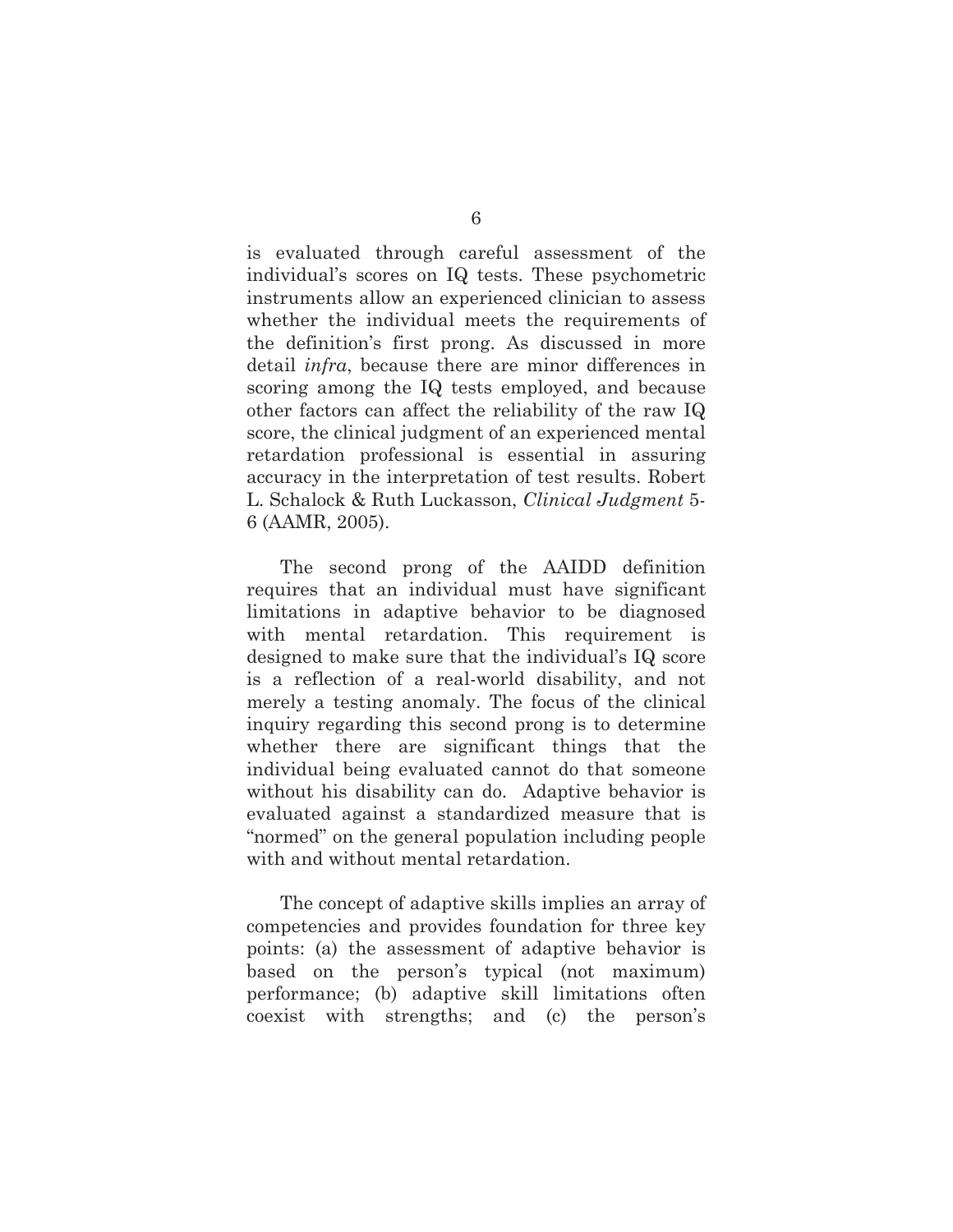limitations in adaptive skills should be documented within the context of community and cultural environments typical of the person's age peers. As with measuring intellectual functioning, assessing an individual's adaptive skills requires a clinical review by an experienced mental retardation professional, as a comprehensive assessment will likely include a systematic review of the person's family history, medical history, school records, employment records, other relevant information, and clinical interviews with a person or persons who know the individual well.

The third prong of the definition requires that the disability manifest before the age of 18. Application of the third prong is not at issue in this case.

This Court has observed that diagnosing whether an individual has mental retardation is less complex than the diagnosis of many forms of mental illness. *Heller*, 509 U.S. at 321-22. Moreover, there are objective measures of intellectual functioning (IQ tests), as well as a history of performance, behavior, and observations by others regarding deficits in adaptive skills. Individual assessment, however, still requires careful clinical judgment. Schalock & Luckasson, *ante*, at 5-6. Consequently, it is crucial to prevent stereotypes about people who have mental retardation from clouding or distorting individual assessment.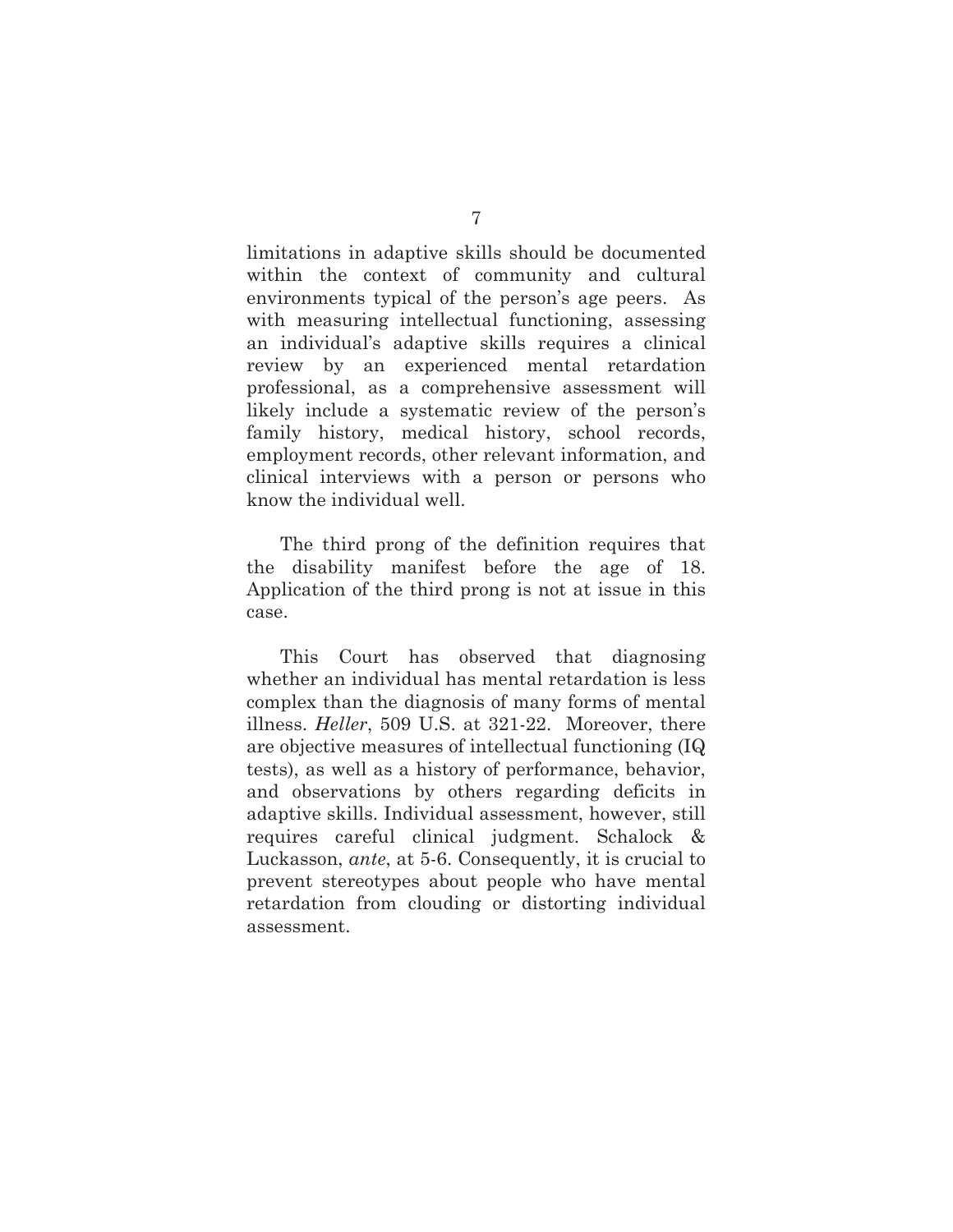## **B. The Etiology of Mental Retardation Indicates that the Condition Often Originates on a Postnatal Basis After Environmental Events Occur.**

While many lay persons are under the impression that the etiology of mental retardation is solely a genetic condition, genetics cannot explain the cause of mental retardation in every case. Individuals may be born with perfectly normal DNA and still develop mental retardation due to such factors as birth injury, malnutrition, child abuse, or extreme social deprivation. Understanding the cause of mental retardation in these cases requires consideration of social, behavioral, and educational risk factors.

Because the various lower courts in this case implicitly relied on evidence invoking these postbirth risk factors – social, behavioral, and educational (labeled "environmental factors") – in determining Petitioner was not due *Atkins* protection for mental retardation, an understanding of how these environmental factors are often the root cause of mental retardation is critical.

The impairment of functioning that is present when an individual meets the criteria for a diagnosis of mental retardation often reflects the presence of several risk factors that interact over time. Therefore, in evaluating the etiology of mental retardation, the risk factors must be evaluated contextually at different times of the individual's life: prenatal, perinatal, and postnatal. It is important to note, as well, that those individuals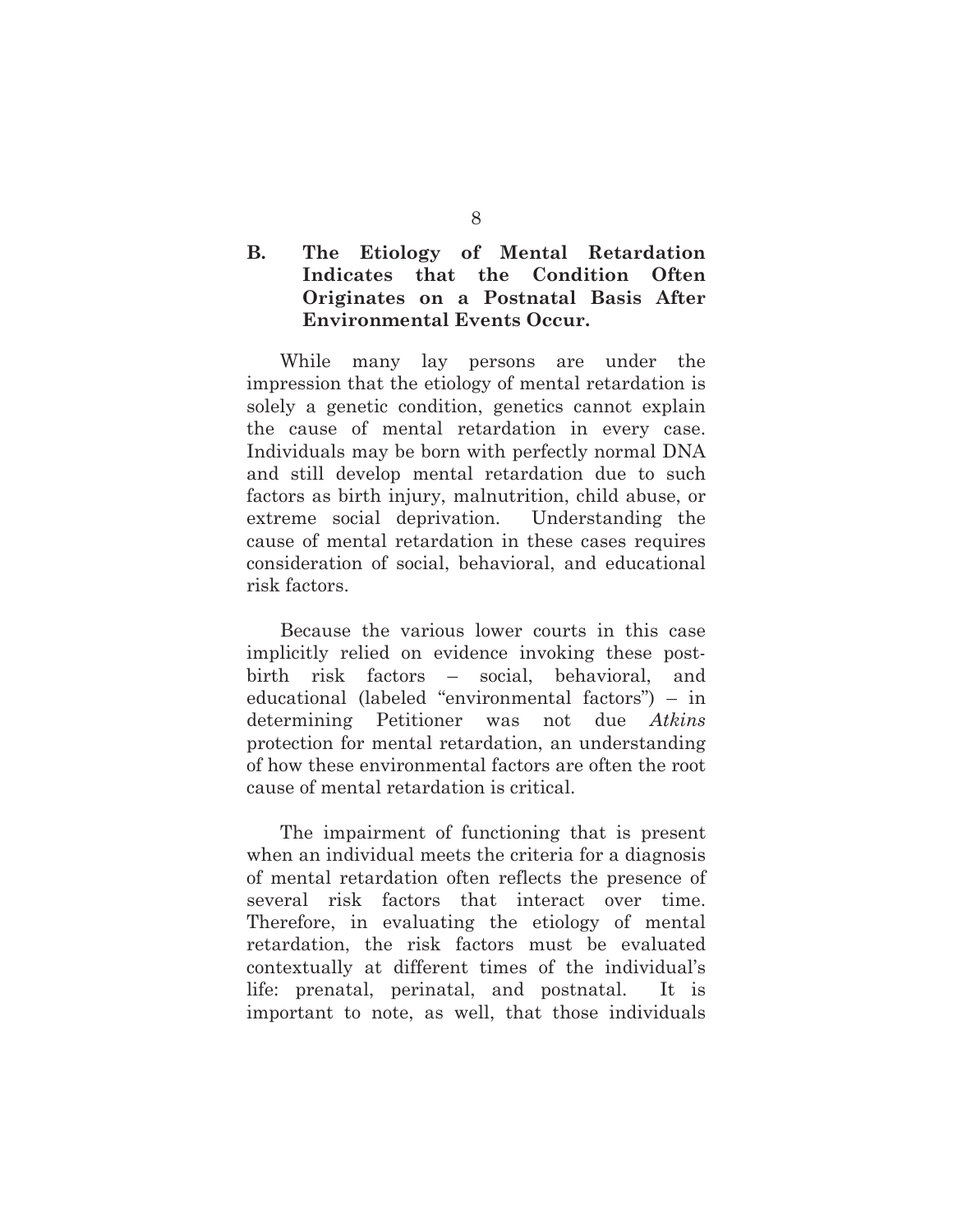whose mental retardation is caused by these different environmental sources are equally beset with mental retardation as those whose condition is purely genetic in nature.

Especially pertinent to this case are the *social*, *behavioral,* and *educational* risk factors that occurred in the postnatal stages of Petitioner's life. The postnatal *social* risk factors include: impaired child-caregiver interaction, lack of adequate stimulation, family poverty, chronic illness in the family, and institutionalization. The postnatal *behavioral* risk factors include: child abuse and neglect, domestic violence, inadequate safety measures, social deprivation, and difficult child behaviors. Finally, the postnatal *educational* risk factors include: impaired parenting, delayed diagnosis, inadequate early intervention services, inadequate special education services, and inadequate family support. Any of these risk factors can and often does contribute etiologically to mental retardation if it results in impaired functioning sufficient to meet the criteria for such a diagnosis.

Despite the lower courts' holding, these "environmental factors" are actually markers of mental retardation, as opposed to being signals that an individual's condition is something other than mental retardation. To hold, as the lower courts did, that because of "the undesirable home and social environments to which Hall was subjected and his emotional problems," *see Pet. App.* at 104a-05a, his adaptive deficiencies are not a result of mental retardation is a false dichotomy. That turns the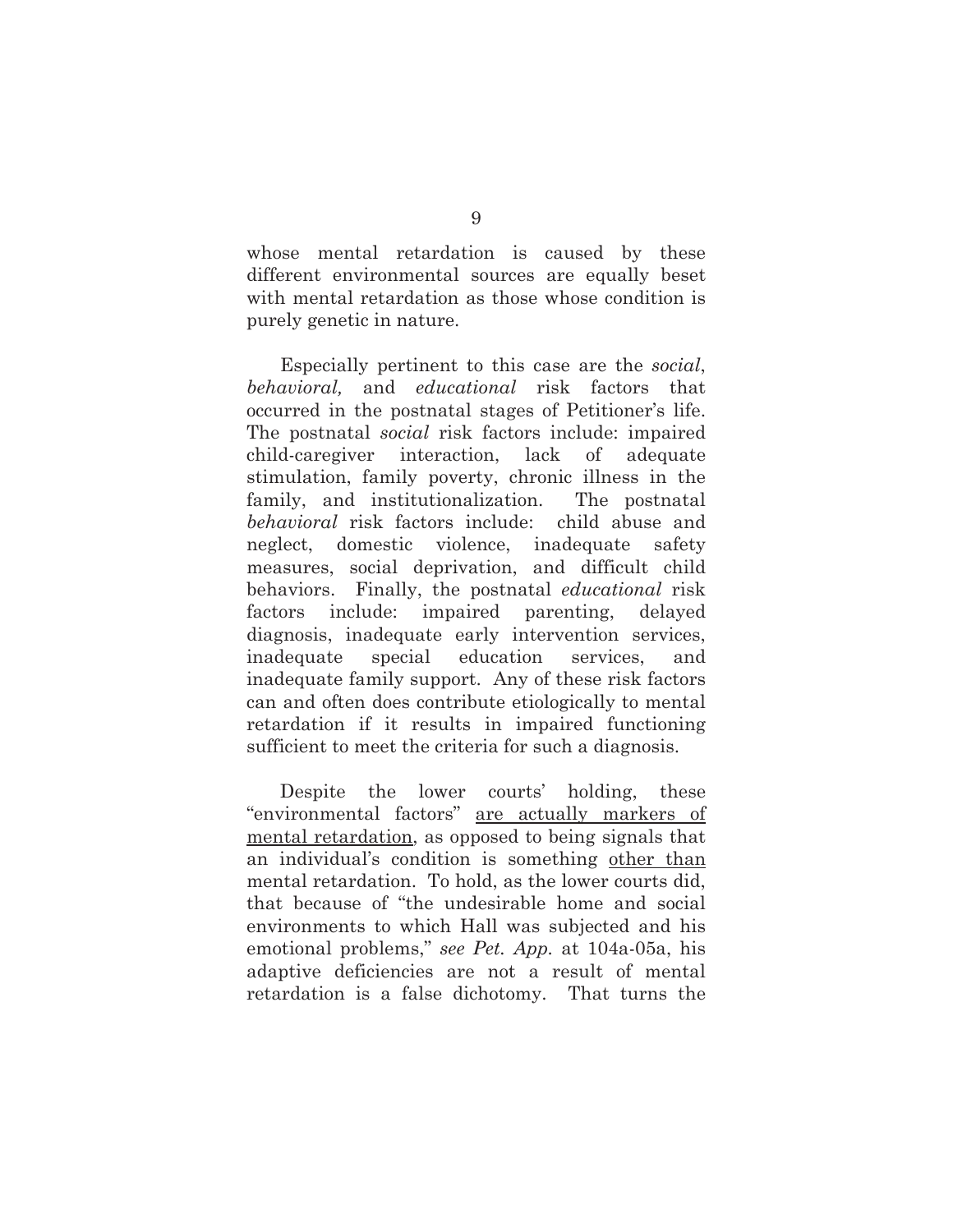clinical definition of and etiological bases for mental retardation on their collective heads.

Any determination that an individual is not entitled to *Atkins* protection because the person's low IQ and adaptive deficiencies may have been due to postnatal "environmental factors" improperly ignores etiological considerations that have long been an important part of the psychological and medical consensus in diagnosing mental retardation.

## <span id="page-16-0"></span>**C. The History and Current Uniformity of the Definition and Clinical Understanding of Mental Retardation.**

An analysis of the definitions of mental retardation used over the last fifty or more years demonstrates that the three essential elements of mental retardation—limitations in intellectual functioning, behavioral limitations in adapting to environmental demands, and early age of onset have essentially remained unchanged. *See e.g.,* Ruth Luckasson et al., *Mental Retardation: Definition, Classification, and Systems of Supports* 1 (9th ed. 1992) ("Mental retardation refers to substantial limitations in present functioning. It is characterized by significantly subaverage intellectual functioning, existing concurrently with related limitations in two or more of the following applicable adaptive skill areas: communication, selfcare, home living, social skills, community use, selfdirection, health and safety, functional academics, leisure and work. Mental retardation manifests before age 18."); American Psychiatric Association, *Diagnostic and Statistical Manual of Mental*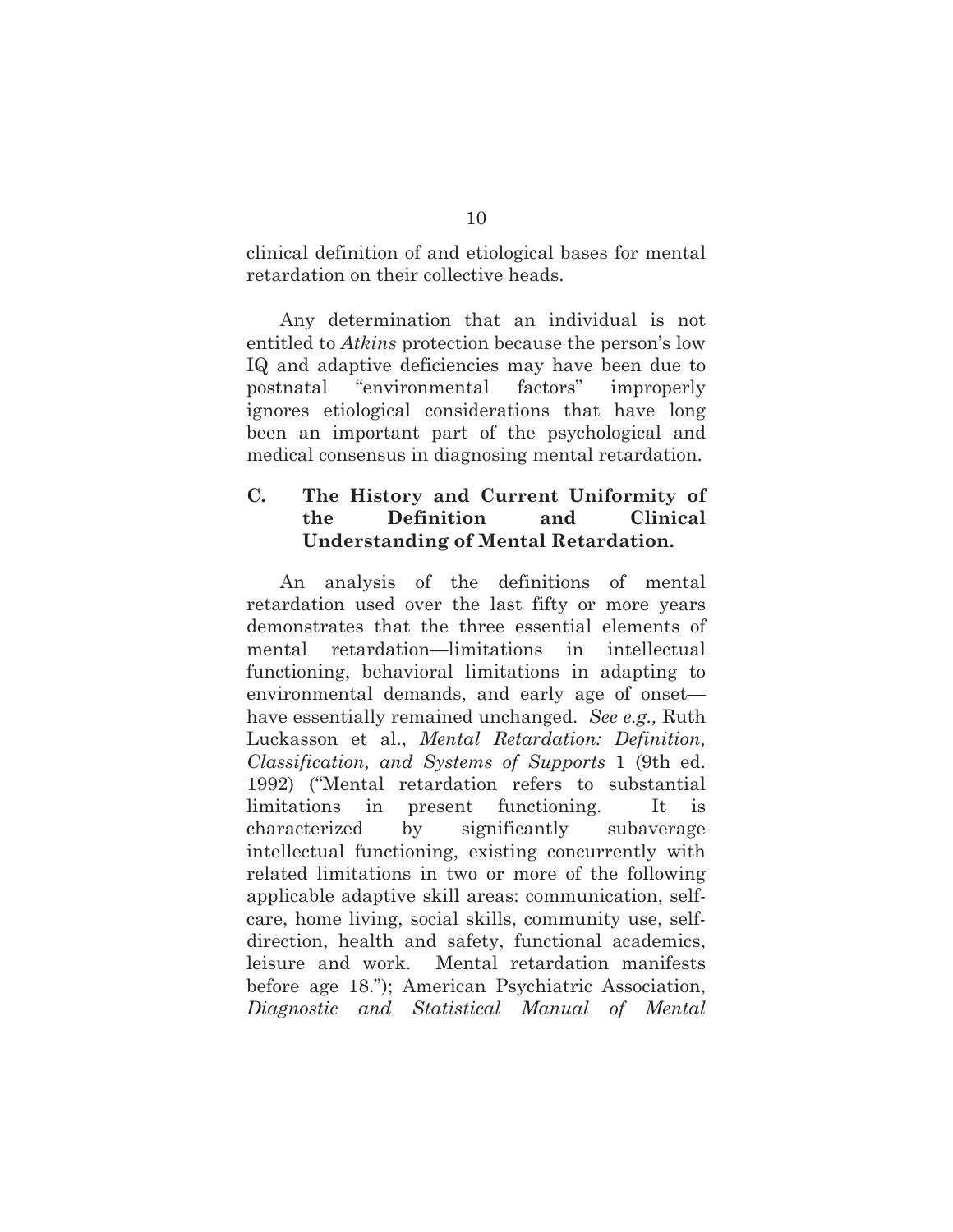*Disorders* 14 (2d ed. 1968) ("Mental retardation refers to subnormal general intellectual functioning that originates during the developmental period and is associated with impairment of either learning and social adjustment or maturation, or both."); Rick F. Heber, *A Manual on Terminology and Classification in Mental Retardation: A Monograph Supplement to the American Journal on Mental Deficiency* 3 (1959) ("Mental retardation refers to subaverage general intellectual functioning that originates during the development period and is associated with impairment in one or more of the following: (1) maturation, (2) learning, (3) social adjustment."). These historical definitions exemplify the consistency of the modern definition of mental retardation that the Court adopted in *Atkins*.

Consistency and consensus are also reflected in the clinical definition of mental retardation, and the major elements common to the current definition have been used by professionals in the United States for over 100 years. *See generally* R. C. Scheerenberger, *A History of Mental Retardation: A Quarter Century of Progress* (1983). Additionally, this Court recognized the consensus in statutory definitions of mental retardation which "generally conform to the clinical definitions" of the AAIDD/AAMR and the American Psychiatric Association. *Atkins*, 536 U.S. at 317, n. 22.

Despite this uniformity in clinical communities and throughout many states (and their courts) that have adopted the clinical definition of mental retardation, some lower courts, like those in Texas, have rejected clinical understandings of mental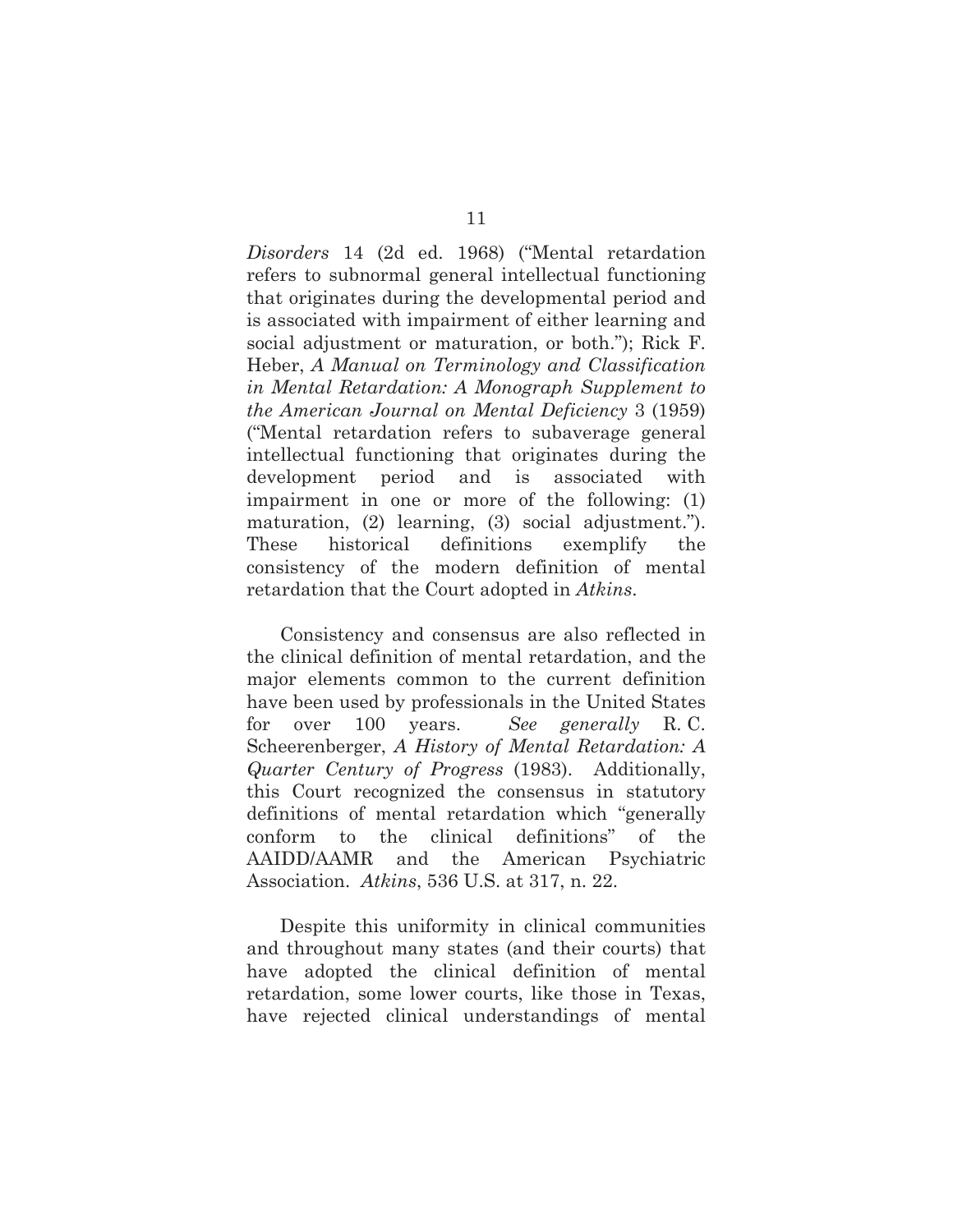retardation. In doing so, these courts have erroneously denied *Atkins* claims, either relying on archaic stereotypes about the abilities of people with mental retardation, or misinterpreting the presence of mental retardation because of the contribution of "environmental factors." For example, in *Ex parte Briseno*, 135 S.W.3d 1 (Tex. Crim. App. 2004), discussed in detail *post* at 22-26, the Texas Court of Criminal Appeals cited the clinical definition of mental retardation but then departed from a clinical assessment or diagnosis, especially as it related to evaluating the adaptive behavior criteria. Likewise, in another Texas case, courts denied *Atkins* relief because "evidence of a strength in a particular area of adaptive functioning necessarily shows that the defendant does not have a weakness in that particular area." *Clark v. Quarterman*, 457 F.3d 441, 447 (5th Cir. 2006).

A Florida court also found that a mental retardation diagnosis "was contradictory to the evidence that Brown was engaged in a five-year intimate relationship prior to the crime, that he had his driver's license and drove a car, and that he was employed in numerous jobs including as a mechanic." *Brown v. State*, 959 So.2d 146, 150 (Fla. 2007). And in Mississippi, *Atkins* relief was denied based on what the defendant could do, rather than what he could not. *Wiley v. State*, 890 So.2d 892, 897 (Miss. 2004) ("These reports, affidavits and testimonies do not paint the picture of a retarded person."), *aff'd*, *Wiley v. Epps*, No. 2:00CV130-P-A, 2007 WL 405041, at \*34-40 (N.D. Miss. Feb. 2, 2007).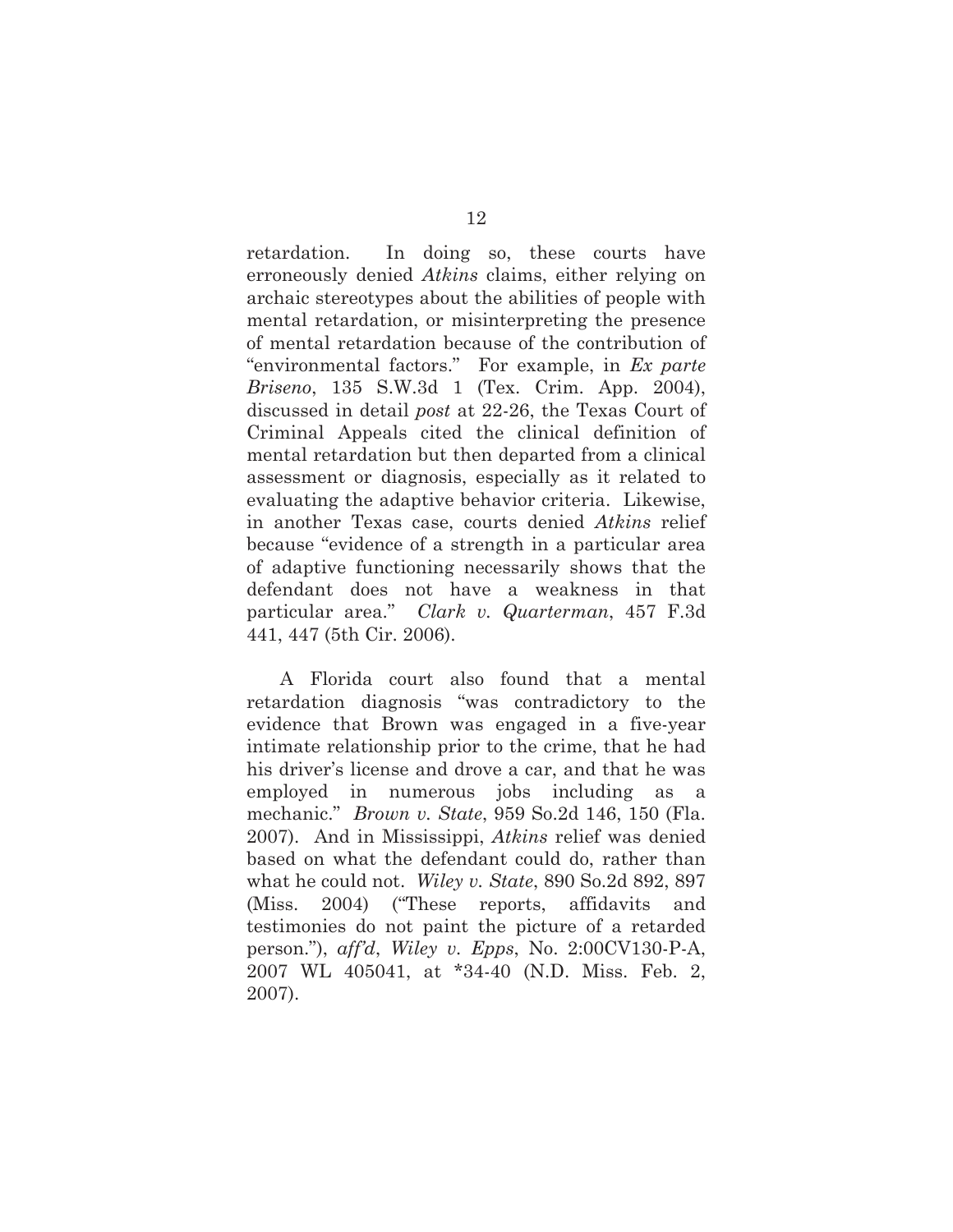Furthermore, several Texas cases follow the clinically disavowed view that mental retardation and personality disorders are mutually exclusive, *See, e.g., Williams v. Quarterman*, 293 F. App'x 298, 312 (5th Cir. 2008); *Neal v. State*, 256 S.W.3d 264, 274-75 (Tex. Crim. App. 2008), *cert denied*, \_\_\_U.S.\_\_\_, 129 S. Ct. 1037 (2009). A 2008 Louisiana case takes the same erroneous approach. *Brumsfield v. Cain*, No. 04-787-JJB-CN, 2008 WL 2600140 (M.D. La. June 30, 2008) (affirming reasonableness of trial court determination where evidence "indicated that a significant part of Brumfield's difficulties actually stem from his attention deficit disorder . . . which, while it results in an inability to focus, is not equivalent to mental retardation").

These cases demonstrate not only the confusion among some courts about the clinical understandings of mental retardation (despite the historical clinical consensus) but also the necessity of this Court to affirm the holding of *Atkins* and to correct lower courts that have taken this Court's instruction to devise appropriate procedures as tacit permission to improvise non-clinical substantive standards more to their liking.

## <span id="page-19-0"></span>**II. STATES MUST FOLLOW THE** *ATKINS V. VIRGINIA* **FRAMEWORK THAT ADOPTS A CLINICAL DEFINITION OF MENTAL RETARDATION.**

In *Atkins*, this Court held that the consistent wave of state legislative action after *Penry v.*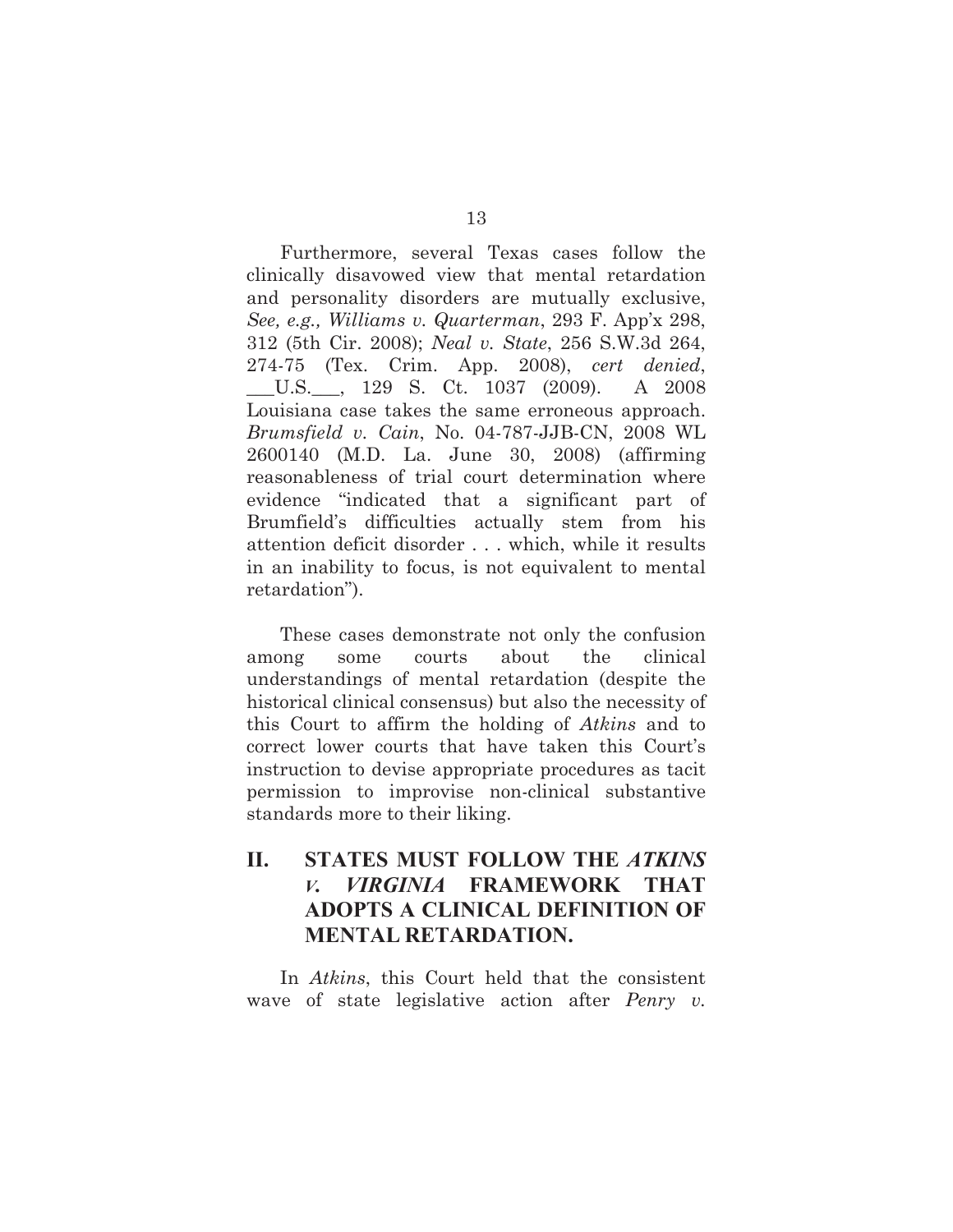*Lynaugh*, 492 U.S. 302 (1989) ("*Penry I*"), established a national consensus against executions of persons with mental retardation. *Atkins*, 536 U.S. at 313-16. Under *Atkins*, the Eighth Amendment protects those individuals who meet the AAIDD/AAMR criteria, or the virtually identical criteria of the *Diagnostic and Statistical Manual of Mental Disorders*. *See* DSM-IV-TR at 41.

Most states and federal courts have faithfully applied *Atkins*, and their decisions correctly reflect the clinical understanding of adaptive functioning deficits. Some have even explicitly rejected the kind of errors made by the Texas courts. For example, the Ohio Supreme Court reversed a lower court determination that the defendant did not have mental retardation where that finding had been based on stereotypes about what an individual with the disability could not do and what he might look like. *State v. White*, 885 N.E.2d 905, 915 (Ohio 2008) ("There was no evidence that bizarre behavior is a necessary attribute of the mentally retarded."); *id.*  ("Especially relevant here is . . . [the] observation that retarded individuals '*may look relatively normal in some areas* and have significant limitations in other areas.' ") (emphasis in original).

In Alabama, a federal district court reversed a state court finding of no mental retardation, faulting the prosecution's expert for "look[ing] upon inappropriate conduct as something separate from mental retardation, rather than as indicating a lack of support which has impeded adaptation." *Holladay v. Campbell*, 463 F. Supp. 2d 1324, 1344 (N.D. Ala. 2006), *aff'd*, 535 F.3d 1346 (11th Cir. 2009); *see id*. at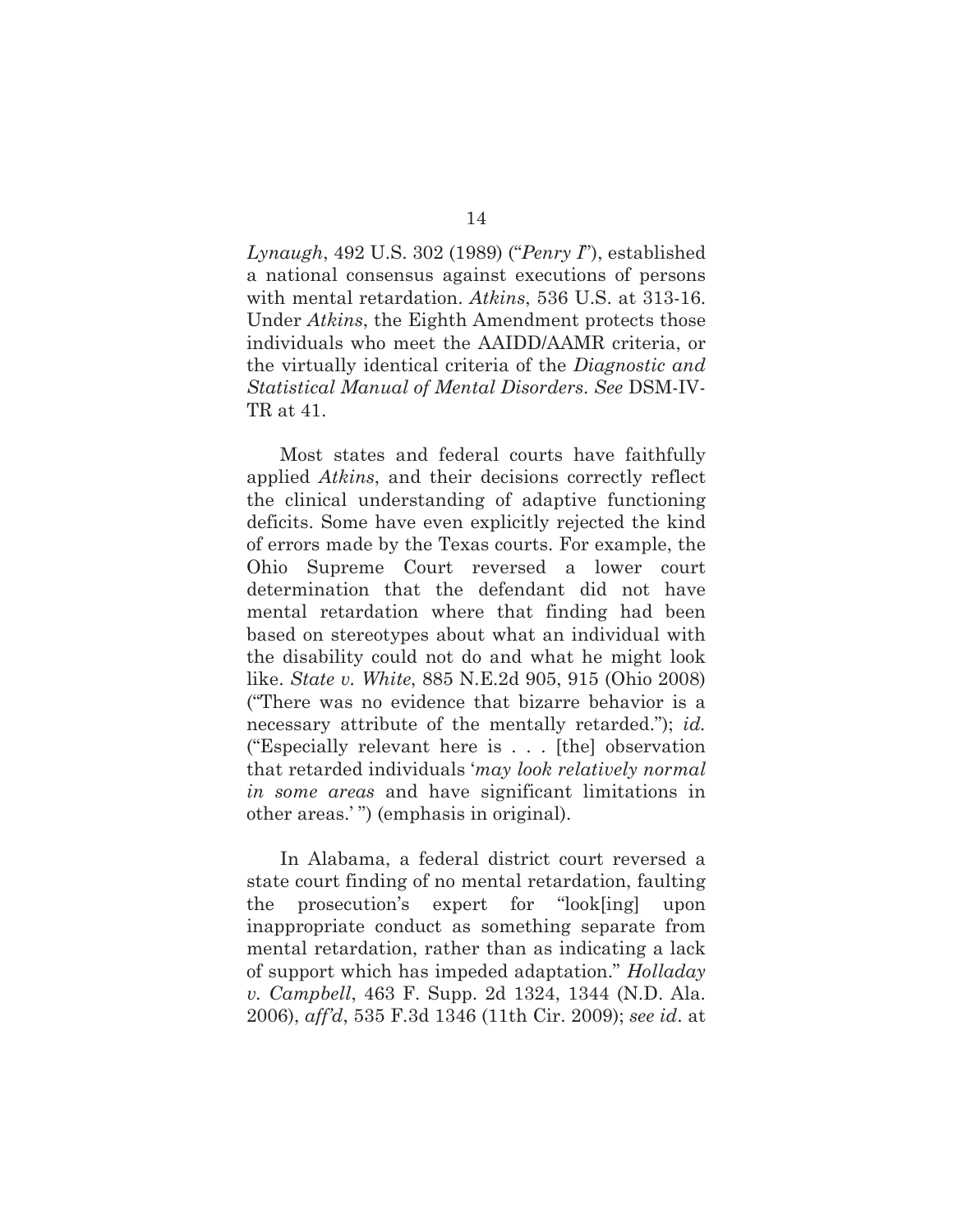1345 ("This court rejects the argument that willful and anti-social behavior excludes a mental retardation determination. To the contrary, it suggests that a person whose IQ tests strongly indicate mental retardation has not adapted.").

Similarly, in Oklahoma, the Court of Criminal Appeals held that because evidence concerning mental disorders did not offset the alleged adaptive behavior limitations, it was irrelevant to the mental retardation determination. *Lambert v. State*, 126 P.3d 646, 659 (Okla. Crim. App. 2005) ("Mental retardation and mental illness are separate issues. It is possible to be mentally retarded and mentally ill."); *id.* at 651 ("Unless a defendant's evidence of particular limitations is specifically contradicted by evidence that he does not have those limitations, then the defendant's burden is met no matter what evidence the State might offer that he has no deficits in other skill areas.").

As discussed *ante* at 13-14, however, other courts have departed from a faithful application of *Atkins* which requires this Court to reaffirm the principles of *Atkins*.

## **A.** *Atkins* **Grants States the Limited Task of Implementing Ways to Evaluate** *Atkins* **Claims Pursuant to the Clinical Definition of Mental Retardation.**

Since *Atkins*, most jurisdictions have adopted and applied the appropriate clinical definitions pursuant to this Court's mandate. As the Sixth Circuit noted, "[W]hen discussing retardation in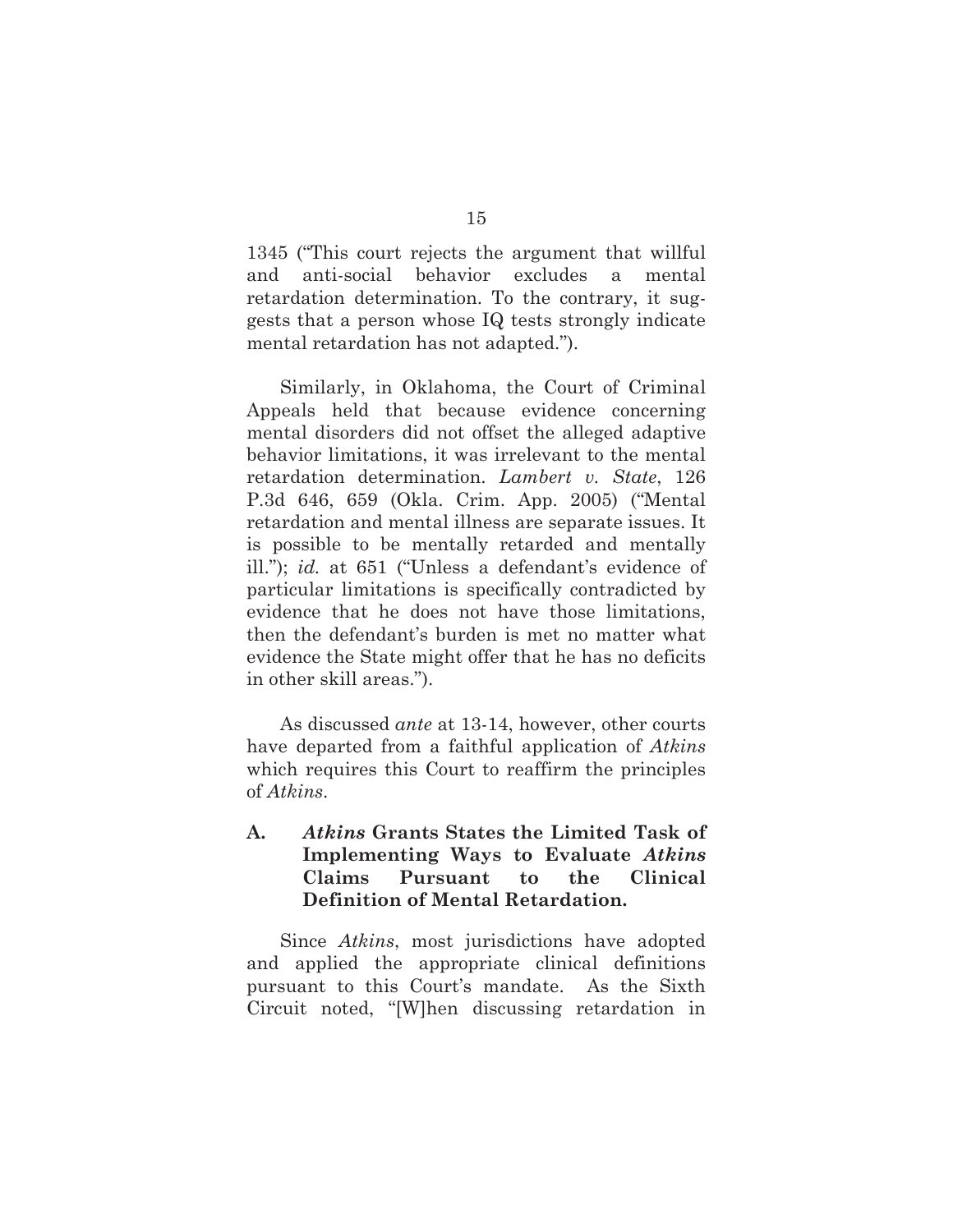*Atkins*, the Supreme Court cited with approval psychologists' and psychiatrists' 'clinical definitions of mental retardation,' and presumably expected that states will adhere to these clinically accepted definitions when evaluating an individual's claim to be retarded." *Hill v. Anderson*, 300 F.3d 679, 682 (6th Cir. 2002) (citing *Atkins*, 536 U.S. at 309, n. 3). Indeed, courts recognize that this Court limited the states to adopting a definition of mental retardation and the corresponding procedures for evaluating *Atkins* claims embraced by the national consensus.<sup>4</sup>

A few states, however, have taken *Atkins*'s statement that lower courts and state legislatures may adopt their own procedures for "enforc[ing] the constitutional restriction," *Atkins*, 536 U.S. at 317 (quoting *Ford v. Wainwright*, 477 U.S. 399 (1986)), as license to embrace definitions of mental retardation that deviate from, and are more restrictive than, accepted clinical definitions and practices. Yet nowhere in *Atkins* did the Court grant states the right to restrict or narrow the substantive definition of mental retardation, of which there is a clear clinical consensus.

<sup>4</sup> *See, e.g., U.S. v. Cisneros*, 385 F. Supp. 2d 567, 569-70 (E.D. Va. 2005) ("The Court's decision in *Atkins* makes clear, however, that the prohibition on execution applies to all defendants that 'fall within the range of mentally retarded offenders about whom there is a national consensus.' Accordingly, when adopting a statutory definition of mental retardation, states cannot adopt a definition that fails to protect any individuals who have mental retardation under a definition embraced by a national consensus.") (internal citations omitted).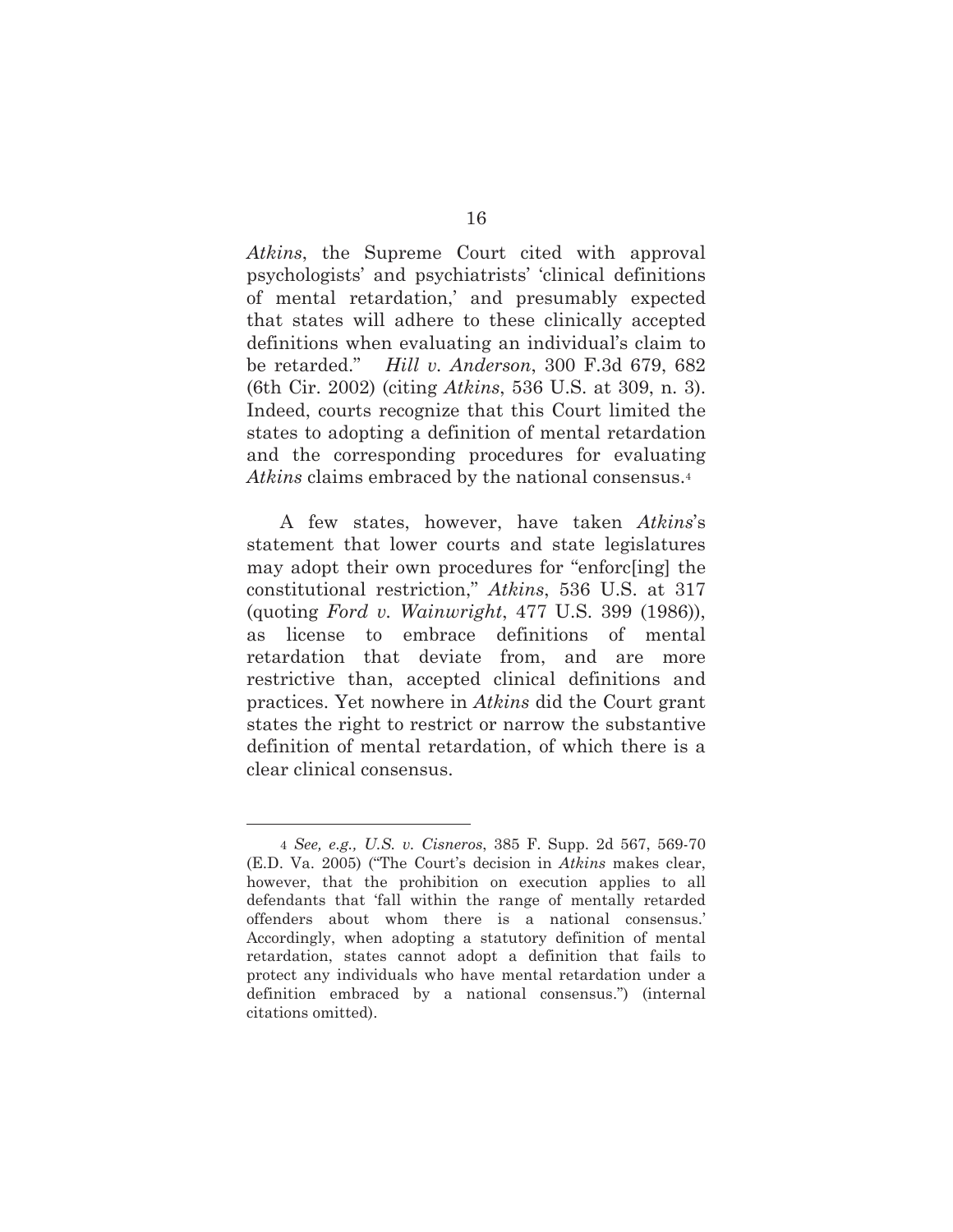Indeed, it was in *Ford*, upon which the Court in *Atkins* analogized, where the Court limited the implementation of procedures for ensuring constitutional safeguards by the very substance of those safeguards. *Ford*, 477 U.S. at 405. Inviting departure from the substance of those safeguards in implementing procedures to diagnose mental retardation was not and could not be the intention of this Court. These gross deviations from the clinical understanding of mental retardation have had the effect of excluding some individuals who clearly fall within the class protected by *Atkins*. The reluctance of Texas courts to follow this Court's mandate in *Atkins* echoes their decade-long resistance to this Court's clear teachings in *Penry I*. *See, e.g.*, *Tennard v. Dretke*, 542 U.S. 274 (2004); *Penry v. Johnson*, 532 U.S. 782 (2001) ("*Penry II*").

## **B. Reliance on Clinical Judgment of Trained Mental Retardation Experts Promotes Accurate and Just Assessments of** *Atkins* **Claims.**

Under *Atkins*, criminal defendants are not subject to the death penalty if they have mental retardation. This elevates the question of whether a defendant has mental retardation not just to a constitutional question but to a life or death issue. Courts have recognized, however, that making an accurate judicial assessment of mental retardation claims is not a simple task.

Some states rightly require expert testimony in *Atkins* hearings. *See e.g., State v. Dunn*, 831 So. 2d 862, 887 (La. 2002) (remanding for *Atkins* hearing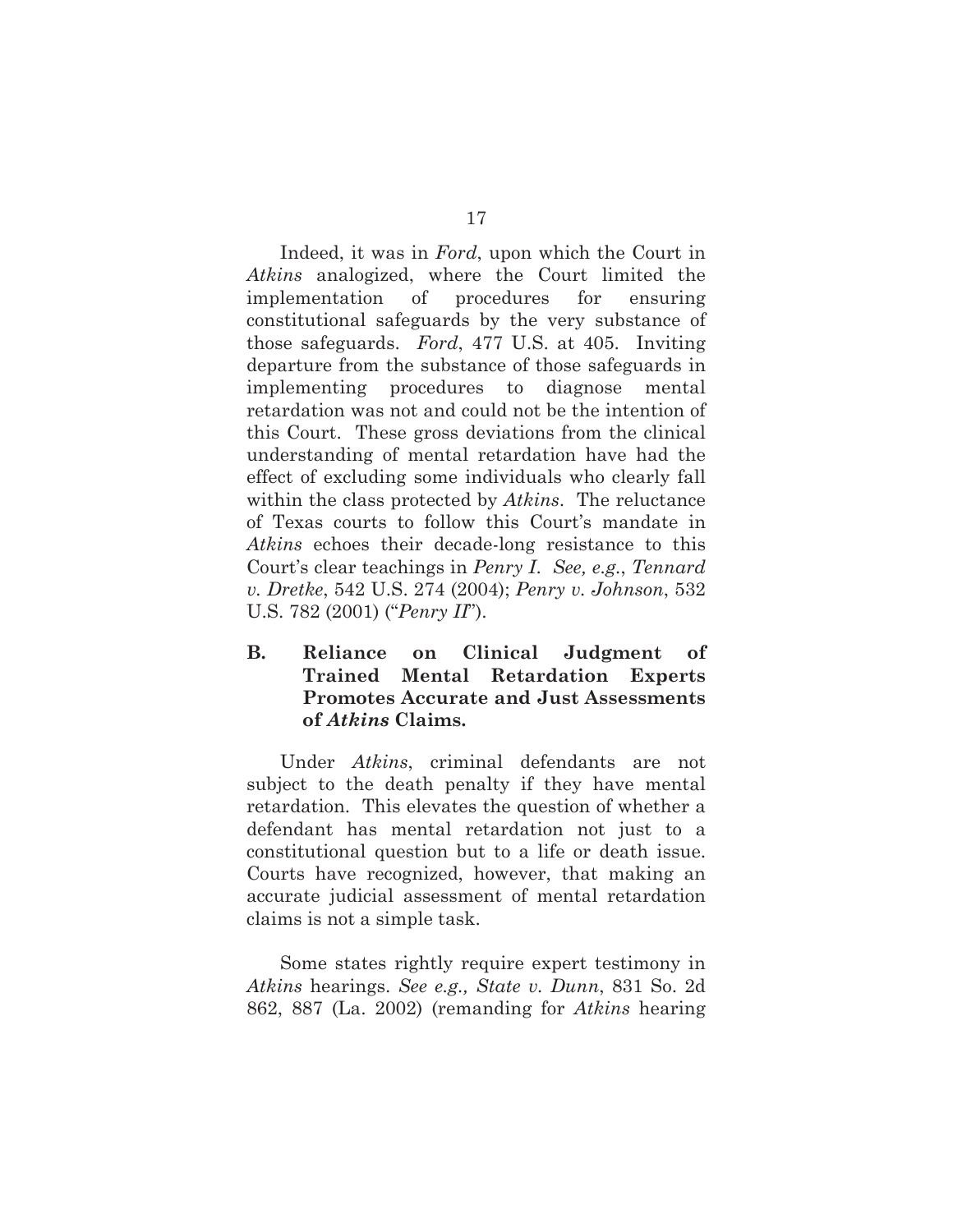"during which the court will be guided by evaluation and diagnosis made by those with expertise in diagnosing mental retardation."); *Wiley v. State*, 890 So. 2d at 895 (Miss. 2004) (Mississippi law requires *Atkins* claimant to submit expert testimony that he or she has mental retardation under AAMR or APA definitions); *see also Ake v. Oklahoma*, 470 U.S. 68, 82 (1985) (indigent defendant entitled to assistance of psychiatrist because, "without the assistance of a psychiatrist to conduct a professional examination on issues relevant to the defense, to help determine whether the insanity defense is viable, to present testimony, and to assist in preparing the crossexamination of a State's psychiatric witnesses, the risk of an inaccurate resolution of sanity issues is extremely high. With such assistance, the defendant is fairly able to present at least enough information to the jury, in a meaningful manner, as to permit it to make a sensible determination.").

At least one court in Texas has recognized the importance of clinical judgment in *Atkins* inquiries. *See Williams v. Dretke*, Civ. Action No. H-04-2945, 2005 U.S. Dist. LEXIS 34438, at \*18-\*19 (S.D. Tex. July 15, 2005), *aff'd in part, remanded in part*, 293 F. App'x 298 (5th Cir. 2008) (providing "funding for expert assistance" to inmate with colorable *Atkins* claim). This case, however, is the exception that proves the Texas rule – that, based on *Briseno*, discussed *infra*, and the case at bar, Texas does not require and, indeed, departs from clinical judgment in *Atkins* inquiries.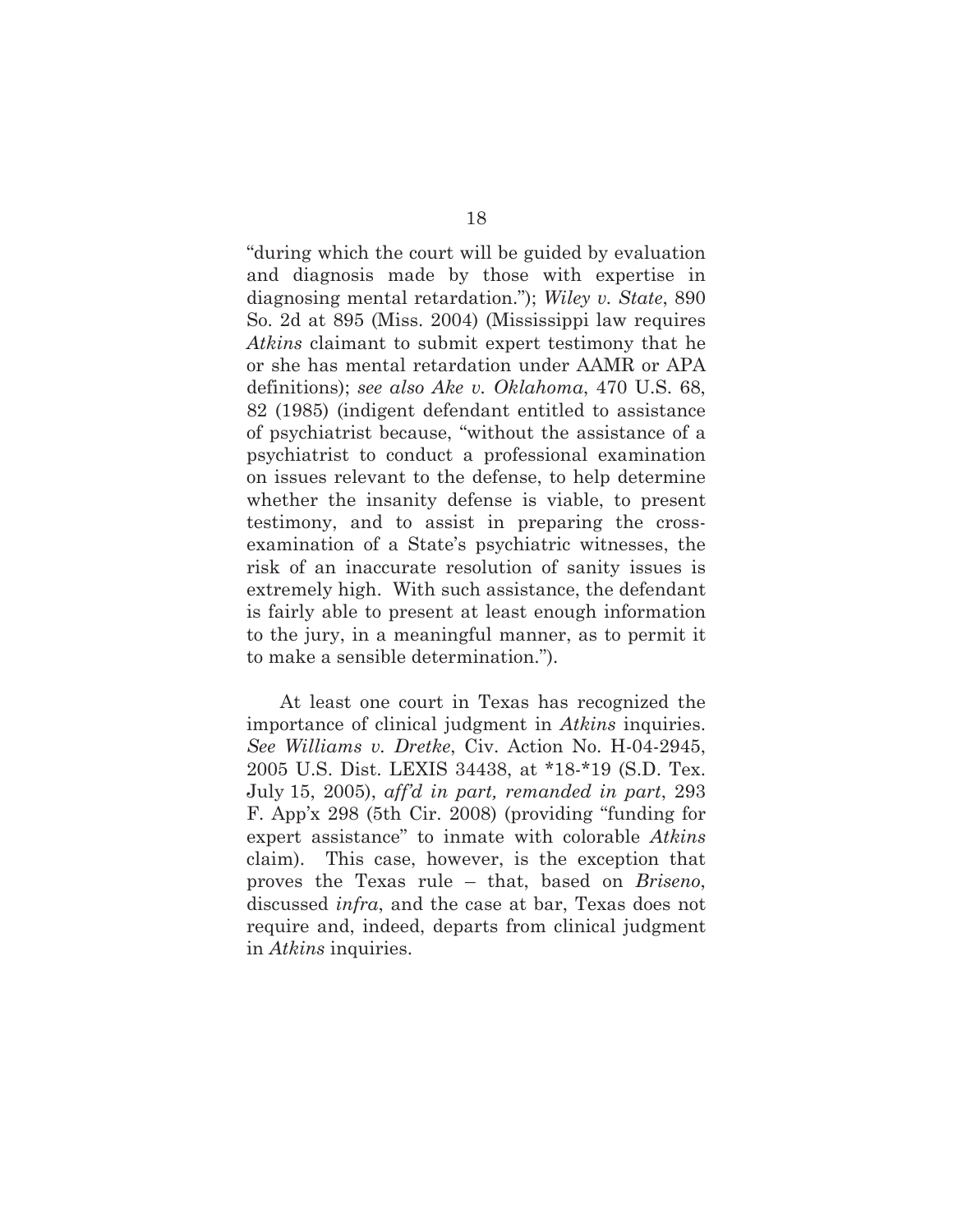## *1. Properly Trained Clinicians Provide the Most Reliable Evidence for Fact-Finder's Determination of Mental Retardation.*

Proper diagnosis of mental retardation requires a complex scientific analysis of cognitive ability, adaptive functioning, and personal history. No element of the definition predominates. The application of clinical judgment is crucial because the definition of mental retardation requires a multifaceted scientific analysis of an individual's cognitive abilities and adaptive skills and deficits observed in a variety of typical environments.<sup>5</sup>

Clinical experts typically measure cognitive ability and adaptive behavior by administering tests. Importantly, using clinical judgment, trained clinical experts also compile and evaluate a detailed history of the defendant's adaptive skills and deficits across a spectrum of typical environments. This history is based on available academic, medical or other records, and interviews of the defendant and nonexperts who have observed the defendant. Clinical judgment is the reason lay observation can assist a clinical professional in informing his judgment about an individual's adaptive deficits or skills, even

<span id="page-25-0"></span><sup>&</sup>lt;sup>5</sup> The issue of mental retardation is fundamentally different from the issue of competency to stand trial, in which trial courts can use common sense and their own observations (along with expert opinions) to assess whether the defendant can assist in his or her own defense. In contrast, mental retardation is not susceptible to evaluation by non-experts, and the disability can be assessed only through scientific tests administered by experienced professionals in the field using their training, experience, and clinical judgment.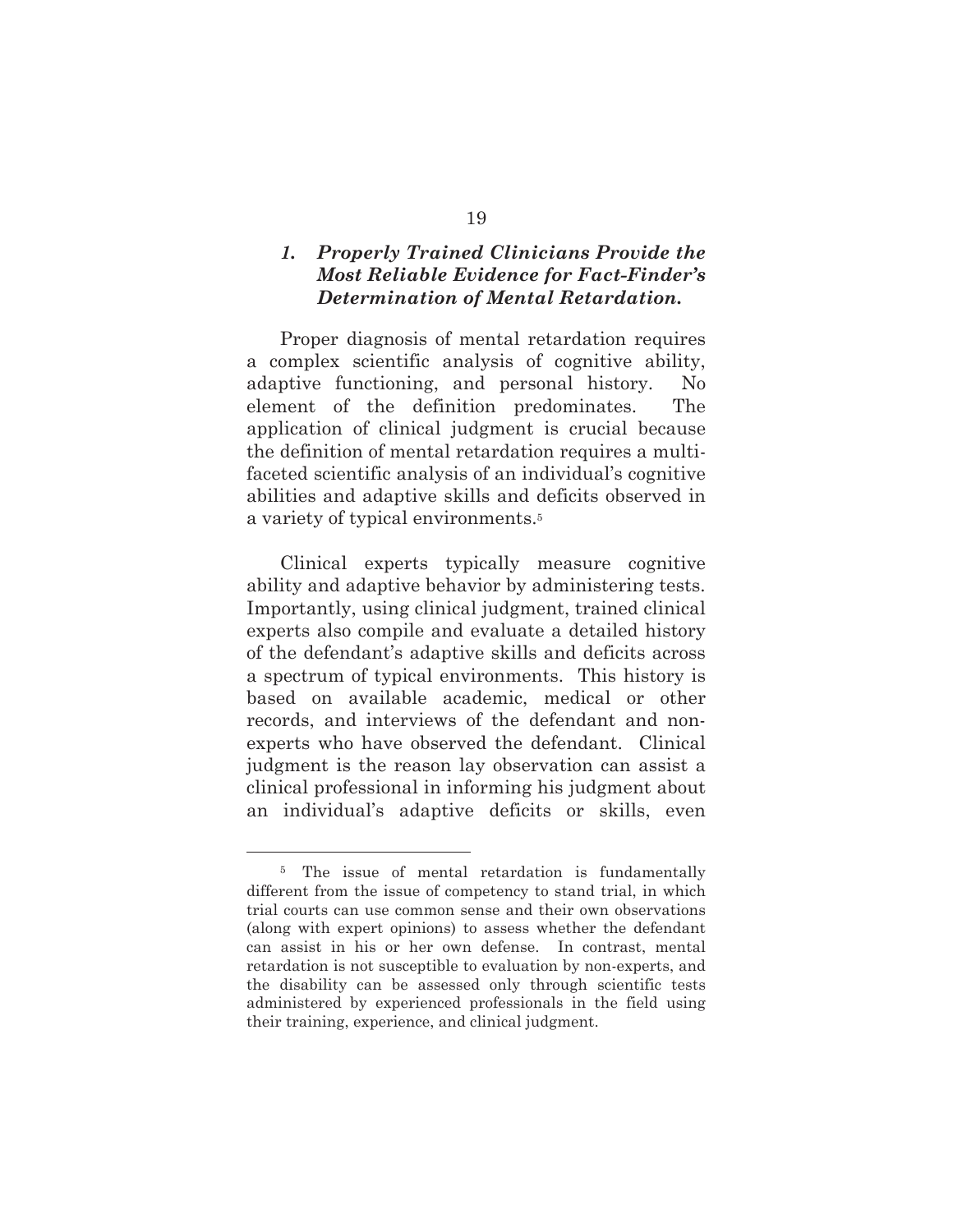though the same observation, standing alone, has little probative value. Clinical judgment allows complex, sometimes seemingly contradictory information to be put in the proper perspective to determine if an individual has mental retardation.

## *2. The Dangers and Unreliability of Lay Persons' Assessments Regarding an Individual's Diagnosis of Mental Retardation.*

Non-expert witnesses who lack the necessary clinical background in mental retardation are just as likely to confuse the fact-finder as to assist it. Despite the fact that mental retardation is a permanent condition, isolated adaptive skills and deficits can change over time through life experience and learning, or by virtue of personalized supports. Lay observations should be limited to factual history since isolated observations of adaptive behaviors are of no probative value with respect to diagnosis. The non-expert lacks an understanding of the continuum of skills and deficits that an individual may exhibit across different aspects of everyday life. Non-expert recollections about a defendant's adaptive behavior also may be inaccurate or biased. Non-experts frequently have limited opportunities to observe the defendant, or have multiple observations of the defendant in a single setting, which are of limited value.

An expert clinician, on the other hand, understands that "limitations in adaptive skills should be documented within the context of ordinary community environments typical of the person's age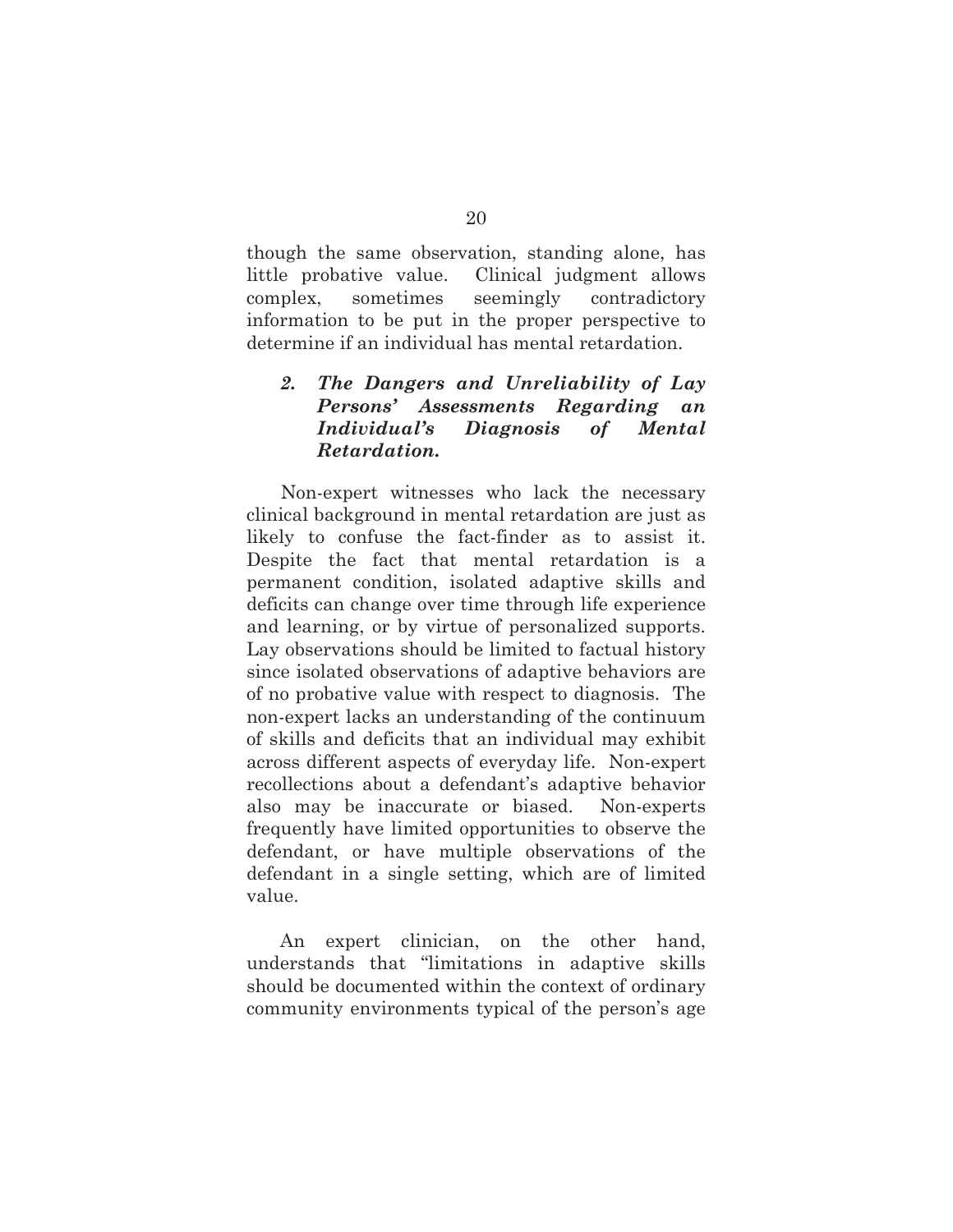peers[.]" AAID 2010 at 16. Expert analysis of observations across multiple environments and time periods, and the application of clinical judgment, filters potential inaccuracies and biases of nonexperts and leads to a more complete and accurate picture of the defendant's adaptive deficits.

Ultimately, fact-finders are more likely to assess an individual's mental retardation accurately if they rely on evidence provided by properly trained experts. Reliance on non-expert opinions and evidence should be carefully circumscribed.

**C. Texas's Departure from the Clinical Standard for Assessing and Diagnosing Mental Retardation Results in Under-Protection of** *Atkins* **Rights.**

### <span id="page-27-0"></span>*1. The Texas Court of Criminal Appeals'*  **Briseno** *Decision.*

In 2004, the Texas Court of Criminal Appeals decided *Briseno*, the currently controlling authority in Texas for *Atkins* cases. In that singular case, the Texas Court of Criminal Appeals set a course for *Atkins* jurisprudence that would impact the case at bar as well as many other cases where *Atkins*  inquiries are at issue.

In *Briseno*, the Court of Criminal Appeals recognized both the clinical definition of mental retardation of the AAIDD/AAMR and the definition under TEX. HEALTH & SAFETY CODE § 591.003(13). *Briseno*, 135 S.W.3d at 7 ("Under the AAMR definition, mental retardation is a disability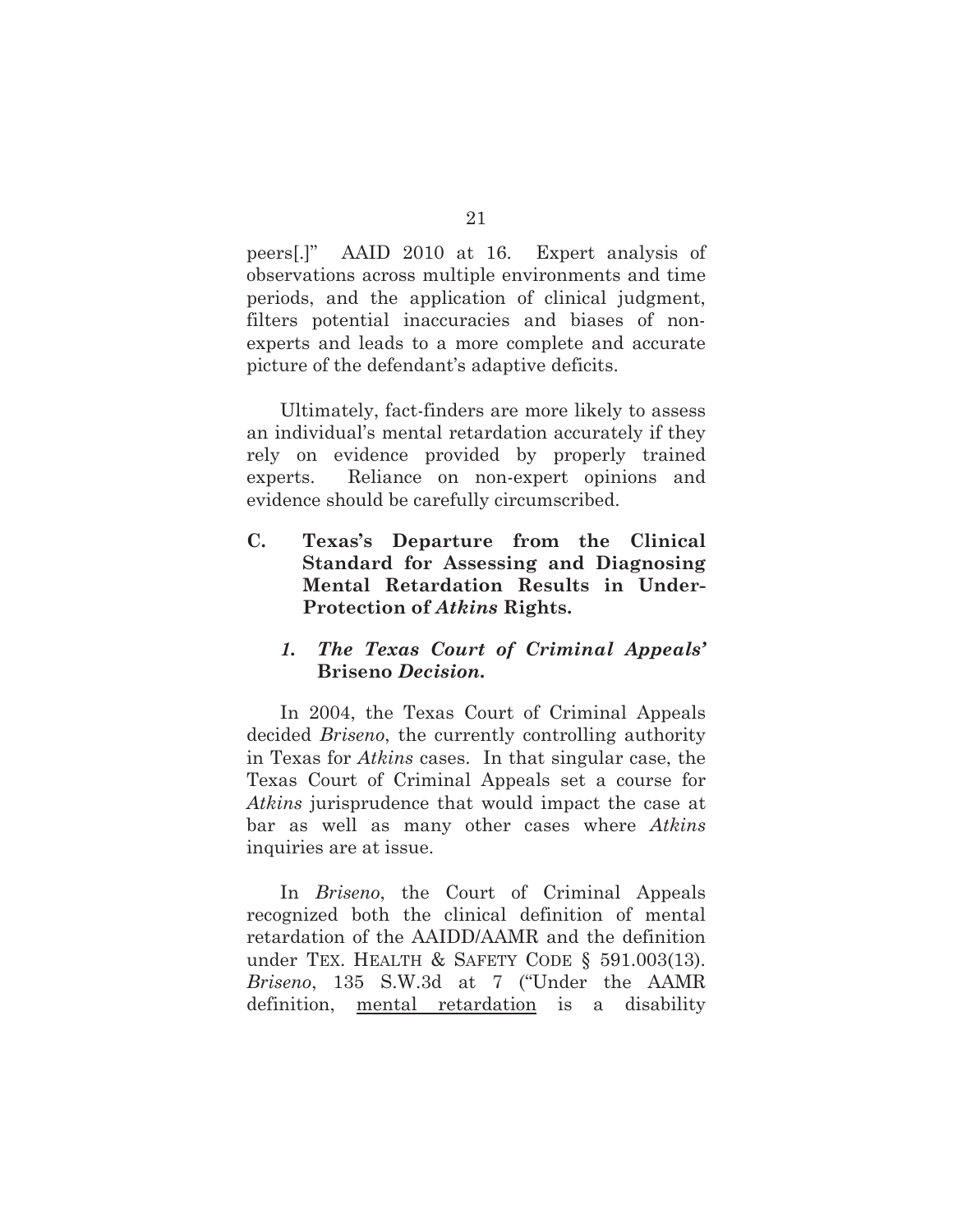characterized by: (1) "significantly subaverage" general intellectual functioning; (2) accompanied by "related" limitations in adaptive functioning; (3) the onset of which occurs prior to the age of 18. . . . [T]he definition under the Texas Health and Safety Code is similar: 'mental retardation' means significantly subaverage general intellectual functioning that is concurrent with deficits in adaptive behavior and originates during the developmental period.") (internal quotations omitted) (emphasis in original). Because the Texas Legislature had yet to define mental retardation specifically for *Atkins* purposes, the Texas Court of Criminal appeals accepted either definition in determining *Atkins* claims. *Id.* at 8.

However, from there, the Texas Court of Criminal Appeals departed from a clinical assessment or diagnosis, especially as it related to evaluating the adaptive behavior criteria. Indeed, the court stated, "The adaptive behavior criteria are exceedingly subjective, and undoubtedly experts will be found to offer opinions on both sides of the issue in most cases." *Id.* at 8. The court continued and listed several "factors" to resolve questions about adaptive behavior. *Id.* at 8-9. These so-called "evidentiary factors" took the form of a list of questions including:

"• Did those who knew the person best during the developmental stage – his family, friends, teachers, employers, authorities – *think* he was mentally retarded at that time, and, if so, act in accordance with that determination?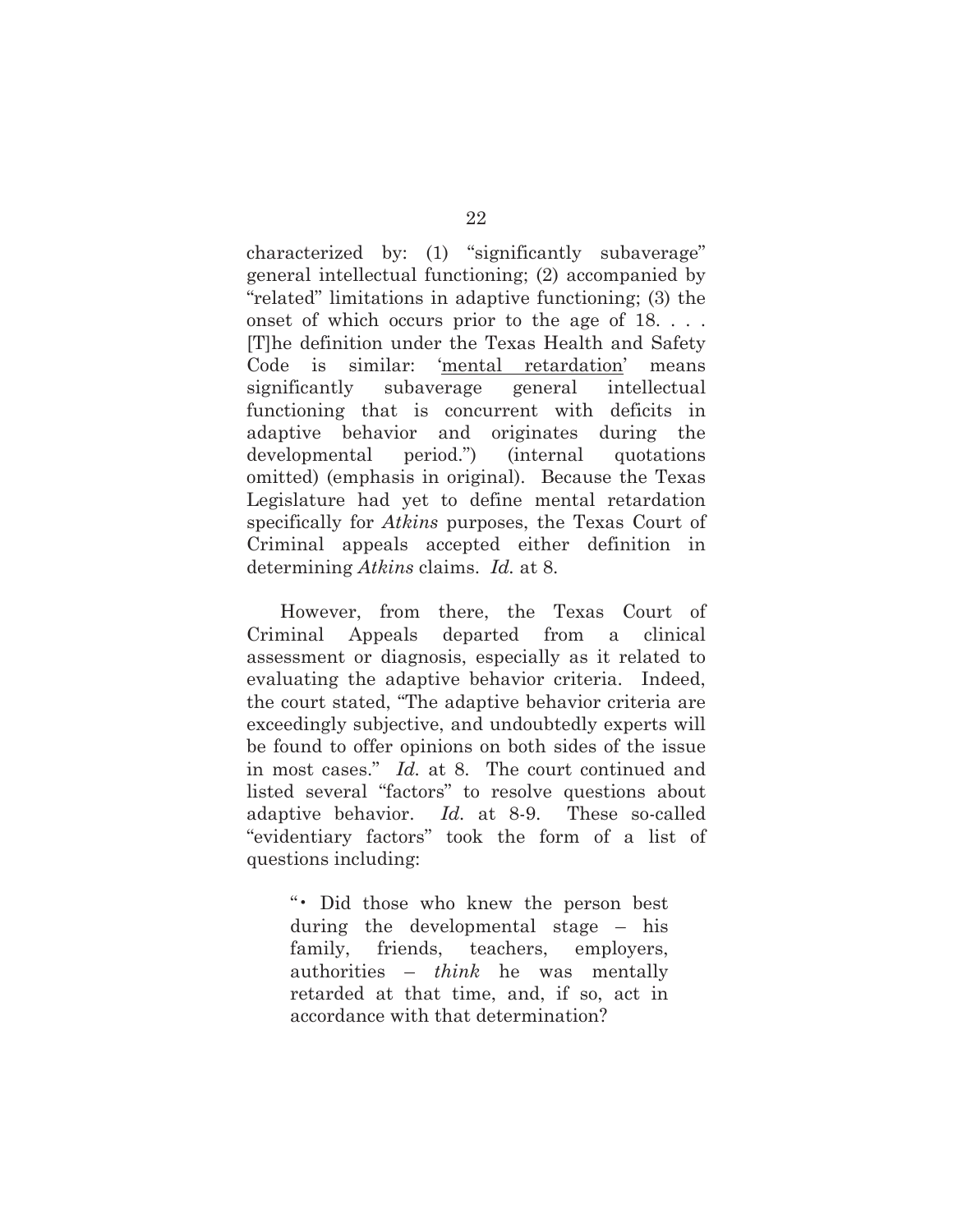• Has the person formulated plans and carried them through or is his conduct impulsive?

• Does his conduct show leadership or does it show that he is led around by others?

• Is his conduct in response to external stimuli rational and appropriate, regardless of whether it is socially acceptable?

• Does he respond coherently, rationally, and on point to oral or written questions or do his responses wander from subject to subject?

• Can the person hide facts or lie effectively in his own or others' interests?

• Putting aside any heinousness or gruesomeness surrounding the capital offense, did the commission of that offense require forethought, planning, and complex execution of purpose?"

*Id.* This list of "factors" identified by the Texas Court of Criminal Appeals has no basis of support in the clinical literature or in the understanding of mental retardation by experienced professionals in the field, but nonetheless is being cited by other courts. Indeed, the opinion of the Texas Court of Criminal Appeals in *Briseno*, perhaps because of this so-called list of "factors," has even caught the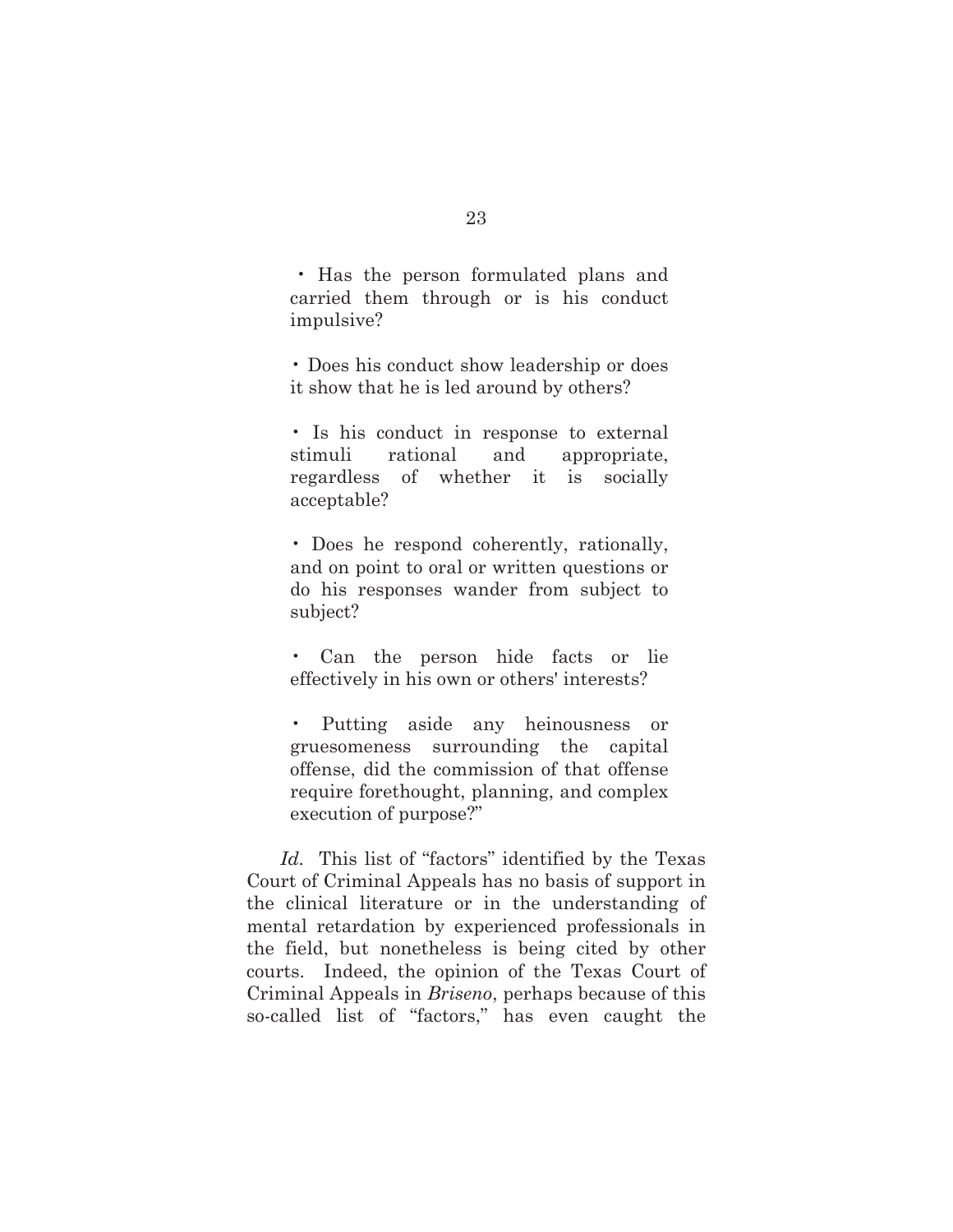attention of courts in other states. *See, e.g*., *Van Tran v. State*, No. W200501334CCAR3PD, 2006 WL 3327828, at \*23-24 (Tenn. Crim. App. Nov. 9, 2006).

Despite the lack of support for the use of these "factors" in diagnosing mental retardation, Texas and a few federal courts continue to erroneously rely on them in judging whether an individual should be afforded protection under *Atkins*. *See, e.g., Williams v. Quarterman*, 293 F. App'x 298, 311-12 (5th Cir. 2008) (relying on *Briseno*'s so-called "evidentiary factors" in deciding whether evidence suggested mental retardation); *Maldonado v. Thaler*, 662 F. Supp. 2d 684, 729-30 (S.D. Tex. 2009) (affirming the state court's use of and its own interpretation of the lay person's assessments of defendant's mental retardation and the evidentiary factors that ultimately guided the court's review under *Atkins*); *Ex parte Van Alstyne*, 239 S.W.3d 815, 820 (Tex. Crim. App. 2007) (referring to state factors set forth in *Briseno* for determining *Atkins* claims as "nondiagnostic criteria"). *Briseno* has planted a seed that legal principles can be built out of preconceived notions of what mental retardation looks like to the lay person and that their conclusions will be followed even if they are flatly contrary to science.

*Briseno*'s holding is demonstrative of the growing problem in Texas and elsewhere of permitting nonexpert assessments of mental retardation to have independent and significant weight in the diagnosis of mental retardation under *Atkins*. Though the district court in this case did not explicitly rely on *Briseno* in rendering its erroneous decision, it mimicked *Briseno*'s methodology. *Briseno*'s reliance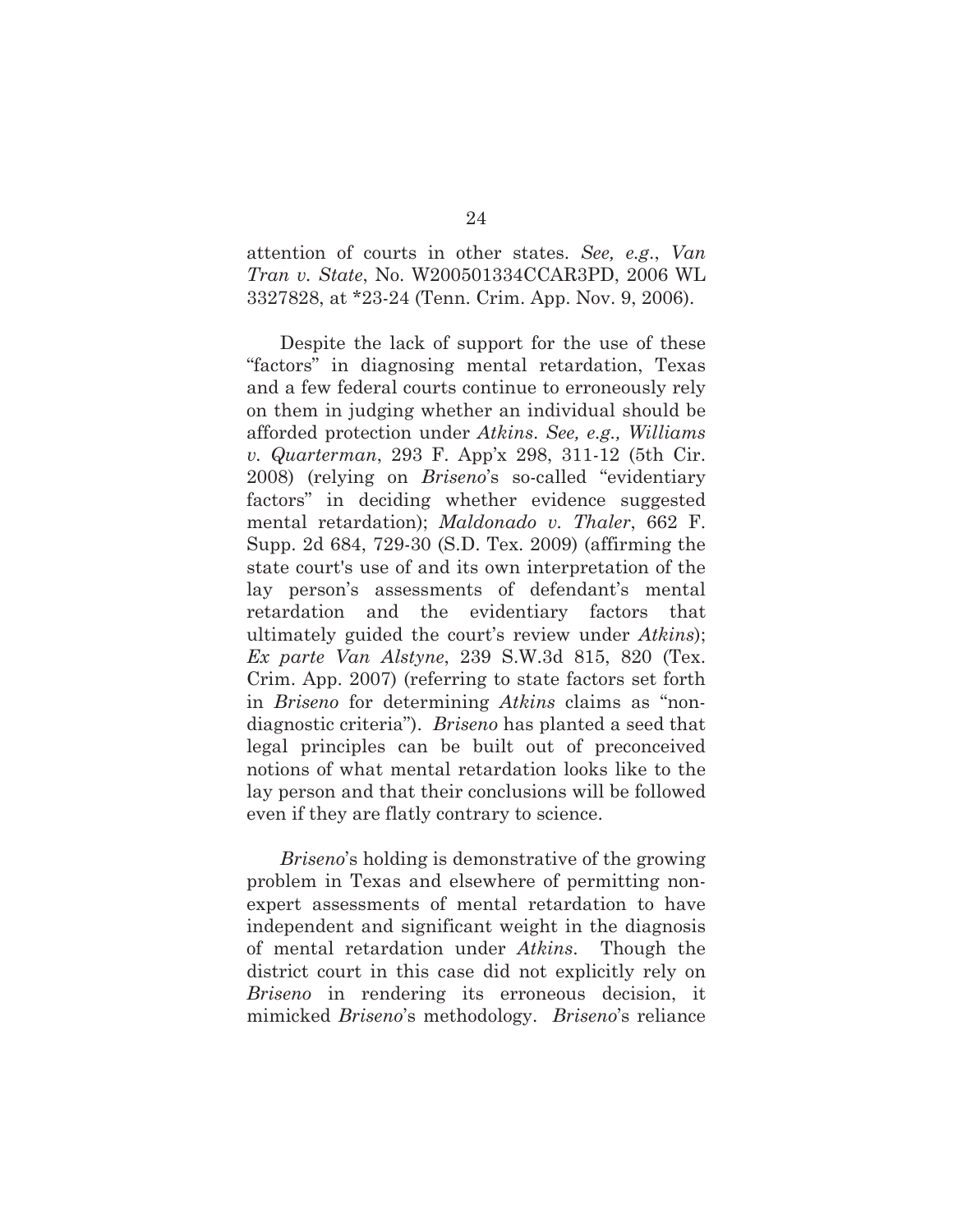on these "evidentiary factors" that have no basis in the clinical diagnosis of mental retardation is infectious and has the potential to render the protections afforded by *Atkins* meaningless. Because the legal standard under *Atkins is* the diagnosis itself, an *Atkins* determination should not be based on a list of jury charge-style questions with no clinical foundation whatsoever.

### *2. In the Case at Bar, the Lower Courts Failed to Follow the Correct Clinical Definition of Mental Retardation.*

Petitioner rightly concludes that a split exists among the states on whether sub-70 IQ scores and adaptive deficiencies that are attributable, at least in part, to "environmental factors" satisfy *Atkins*. But it is Texas' position that they do not satisfy *Atkins* that is erroneous. Indeed, the holdings by the lower courts in this case are part of a growing problem where a few courts' attempts to avoid *Atkins* protection are causing confusion in what should be settled law. As discussed *ante* at 25, since *Briseno*, Texas courts (along with courts in other states) have been failing to follow the correct clinical definition of mental retardation, which necessarily involves a clinical diagnosis or assessment of mental retardation by an expert.

Rather than follow the clinical definition of mental retardation, the lower courts in this case relied on conclusions against the clinical consensus in diagnosing mental retardation. For example, the lower courts embraced the notion that "environmental factors" could exclude someone from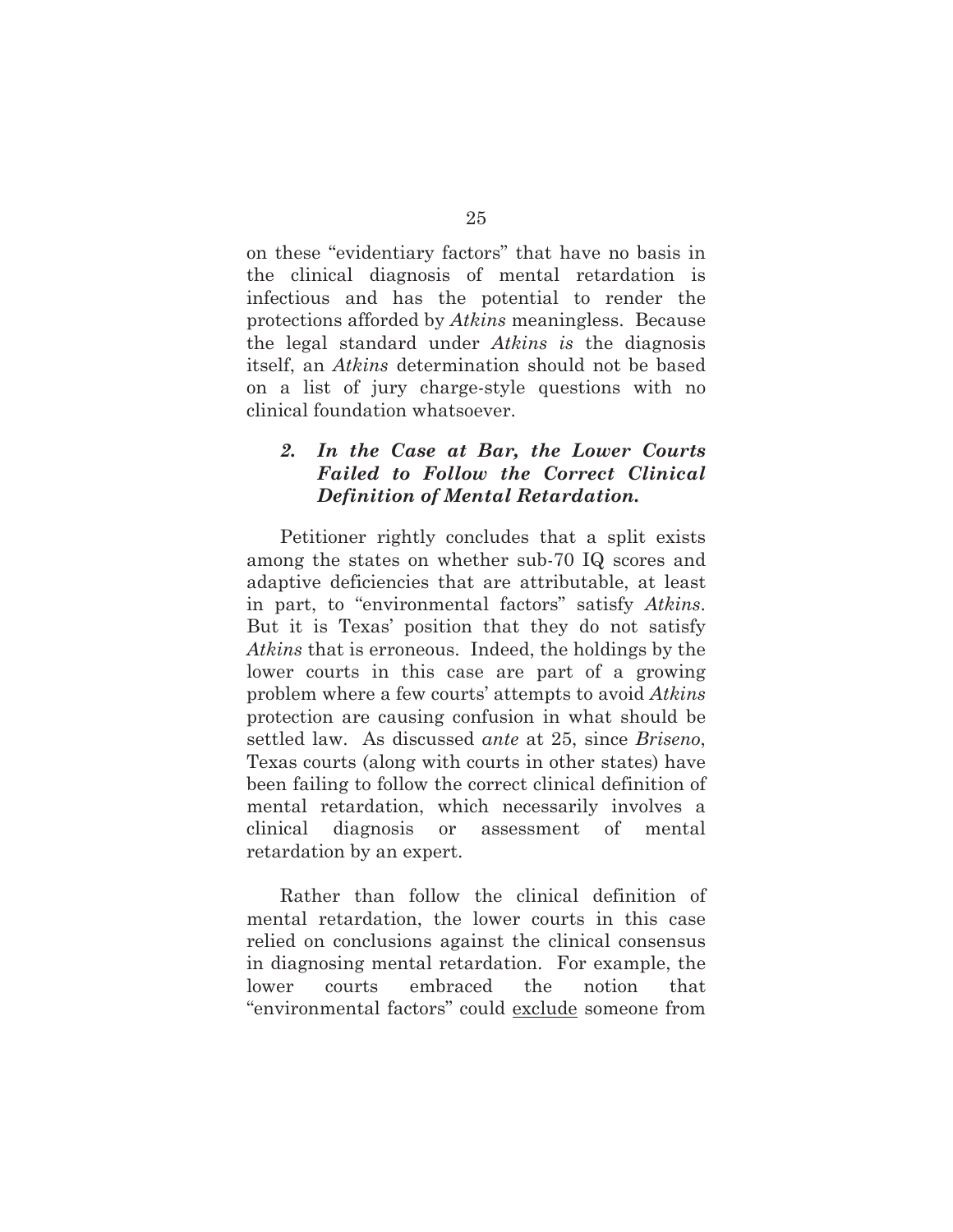*Atkins* protection by asserting that his or her adaptive deficiencies were not due to mental retardation. These same postnatal "environmental factors," could have also, the courts reasoned, contributed to a lower IQ score. The lower courts' line of reasoning demonstrates the disconnect in the courts between the condition of mental retardation itself and the etiology of the condition. If the lower courts in Texas and elsewhere continue to present a false dichotomy to deny protection under *Atkins*, the very constitutional limitations recognized by this Court will be eviscerated under the guise of implementing *Atkins*-mandated procedures.

The courts below clearly misunderstood the definition of mental retardation and wrongly believed that Petitioner was not entitled to relief under *Atkins* because his low IQ score and adaptive deficiencies were caused, possibly, by postnatal "environmental factors." Such a conclusion is unsupported by the clinical literature and, if allowed to stand, will render a significant number of individuals with mental retardation at risk of being wrongfully sentenced to death and executed. If *Atkins* is to have meaning, this Court should grant certiorari to correct this fundamental and impermissible misunderstanding of the clinical definition of mental retardation.

♦